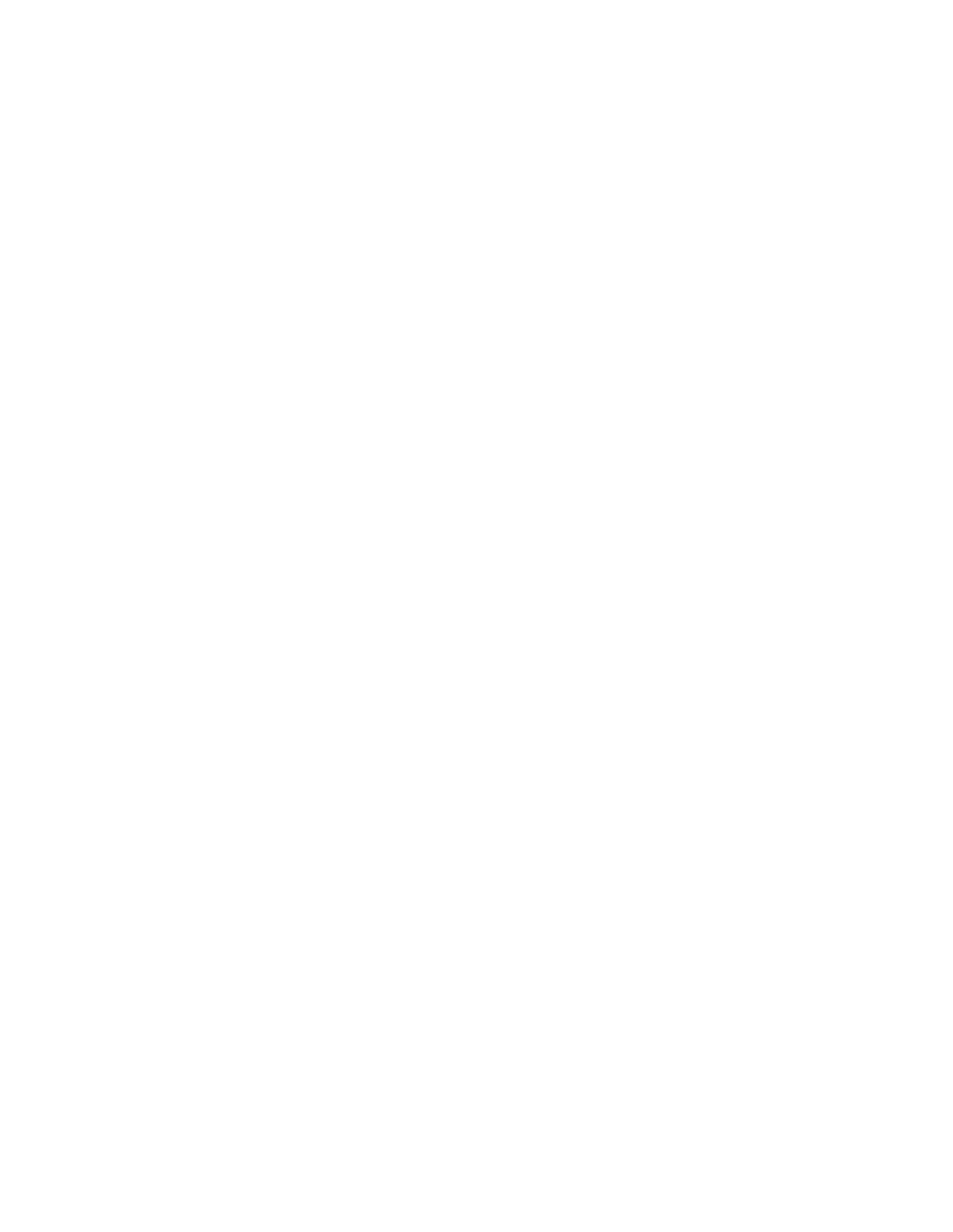# **STATE OF MAINE**

129TH LEGISLATURE FIRST SPECIAL AND SECOND REGULAR SESSIONS



# **LEGISLATIVE DIGEST OF BILL SUMMARIES AND ENACTED LAWS**

### **SPECIAL NOTICE REGARDING COVID-19 PANDEMIC**

As a result of the COVID-19 Pandemic, the Second Regular Session of the 129<sup>th</sup> Legislature adjourned on March 17, 2020, nearly a month prior to the statutory adjournment date of April 15, 2020. Before adjourning, the Legislature passed Joint Order, S.P. 788:

"ORDERED, the House concurring, that all matters not finally disposed of upon the adjournment sine die of the Second Regular Session of the 129<sup>th</sup> Legislature be carried over, in the same posture, to any special session of the  $129<sup>th</sup>$ Legislature."

The "matters not finally disposed of" were in many different postures upon adjournment. In this digest, at the end of each summary of a bill that was carried over by S.P. 788, there is an indication of the posture of the bill at the time of adjournment.

No special session has been held as of the publication of the Digest and none is anticipated, so all bills carried over are expected to die upon the conclusion of the  $129<sup>th</sup>$  Legislature. However, after the Second Regular Session adjourned and in preparation for the possibility of a special session, a number of committees met and considered a number of bills in their possession. One hundred and sixty bills were acted upon in some way by committees (voted or reported out), among them several new bills that were printed and referred to committee, worked and reported out. **Appendix A** provides a list of the bills that were voted or reported out of committees after the Second Regular Session adjourned.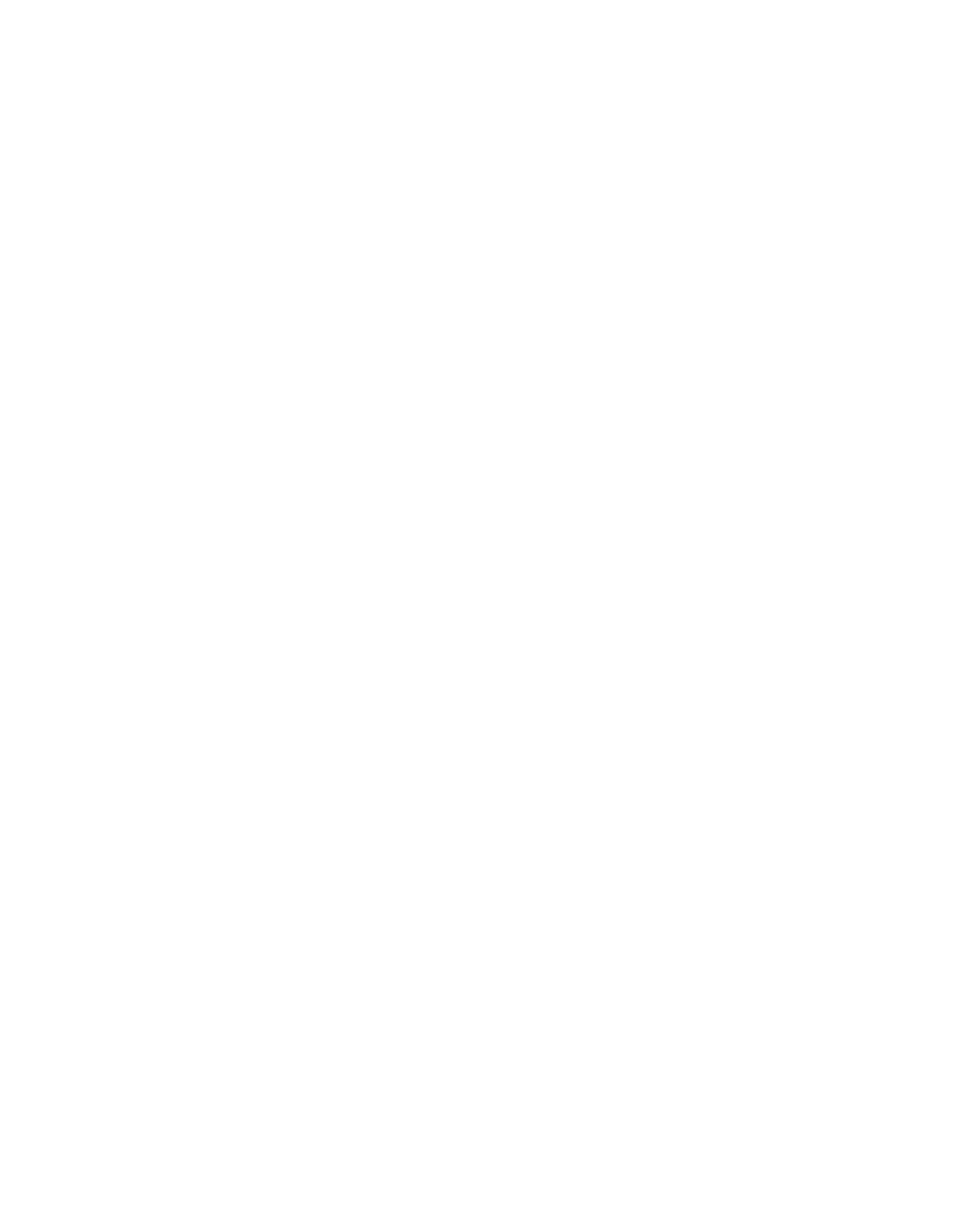#### **LD 83 An Act To Amend the Law Regarding Resale by a Motor Vehicle Dealer To Permit the Dealer To Use a Copy of a Certificate of Title ONTP**

| $S_{\text{ponsor}}(s)$ | Committee Report | Amendments Adopted |
|------------------------|------------------|--------------------|
| DRINKWATER G           | ANTP             |                    |

This bill was carried over in committee from the First Regular Session of the 129th Legislature by joint order, H.P. 1322.

This bill allows a dealer selling a motor vehicle to use a copy of the valid certificate of title instead of the original valid certificate of title.

| <b>LD</b> 380 | An Act To Revise the Calculation of Tolls Established for the Maine | <b>Leave to Withdraw</b> |
|---------------|---------------------------------------------------------------------|--------------------------|
|               | <b>State Ferry Service</b>                                          | <b>Pursuant to Joint</b> |
|               |                                                                     | Rule                     |
|               |                                                                     |                          |

| $S_{\text{PON}(\text{s})}$ | Committee Report | Amendments Adopted |
|----------------------------|------------------|--------------------|
| DOUDER A V                 |                  |                    |
| <b>HERRIGE</b>             |                  |                    |

This bill was carried over in committee from the First Regular Session of the 129th Legislature by joint order, H.P. 1322.

This bill requires the Department of Transportation, by rule, to establish ferry tolls for each route of travel that are based upon the cost of service for vehicles, freight and passengers, and allows the department to provide discounted tolls for frequent usage of the Maine State Ferry Service. This bill also requires that the Marine Highway account must fund 100% of the capital costs and no more than 75% of the operating costs of the Maine State Ferry Service.

#### **LD 571 Resolve, Directing the Department of Transportation To Conduct an Economic Feasibility Study for Commuter and Passenger Train Service between Portland and the Lewiston and Auburn Area RESOLVE 138**

| $S_{\text{ponsor}}(s)$ | Committee Report | Amendments Adopted |
|------------------------|------------------|--------------------|
| SHEATS R<br>CLAXTONN   | OTP-AM           | H-736              |

This resolve was carried over in committee from the First Regular Session of the 129th Legislature by joint order, H.P. 1322.

This resolve directs the Department of Transportation to initiate a service development plan for commuter and passenger train service between Portland and the Lewiston and Auburn area. The plan must indicate the locations of railway stations in towns along the corridor route and include an environmental impact statement for each station site. It directs the department to submit a progress report to the Joint Standing Committee on Transportation by January 15, 2020.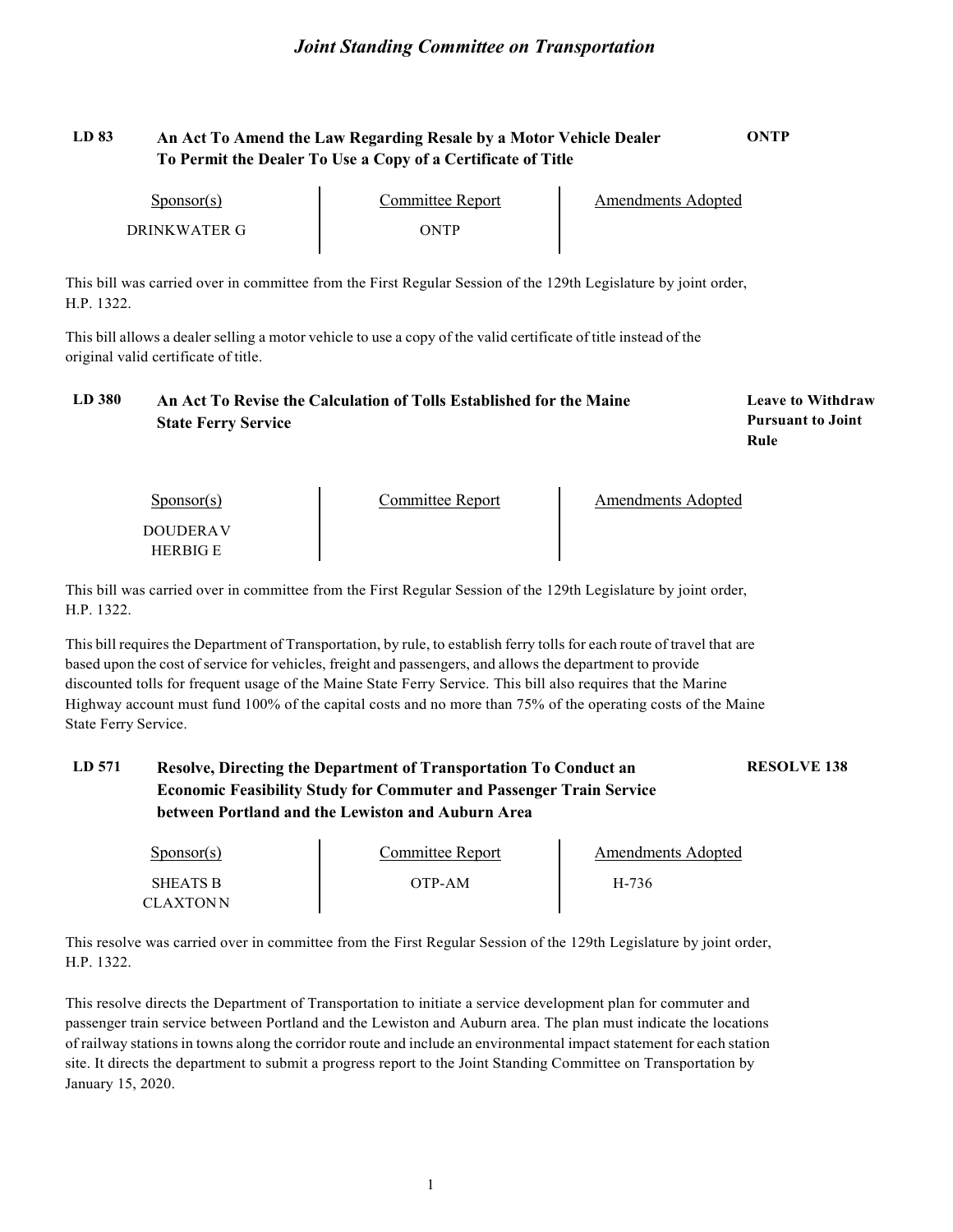#### **Committee Amendment "A" (H-736)**

This amendment replaces the resolve and does the following.

1. It directs the Department of Transportation to conduct an economic feasibility study for commuter and passenger train service between Portland and the Lewiston and Auburnarea.

2. It requires the department to submit a report to the joint standing committee of the Legislature having jurisdiction over transportation matters by February 1, 2021.

3. It allows the joint standing committee of the Legislature having jurisdiction over transportation matters to submit a bill to the First Regular Session of the 130th Legislature based on the findings provided in the department's report.

4. It requires that 1/3 of the costs of the study must come from the Multimodal Transportation Fund under the Maine Revised Statutes, Title 23, section 4210-B and 2/3 of the costs must be provided by municipalities that would be directly impacted by the commuter and passenger train service and private entities interested in the commuter and passenger train service.

5. It provides that no funds may be transferred to the department for the purpose of conducting the study unless the department receives commitments from the municipalities and private entities sufficient to fund 2/3 of the costs of the study.

6. It provides that if municipalities and private entities have not committed to providing the required funding for the study by August 1, 2020, the department is not authorized to accept any funds or conduct the study.

#### **Enacted Law Summary**

Resolve 2019, chapter 138 does the following.

1. It directsthe Department of Transportation to conduct an economic feasibility study for commuter and passenger train service between Portland and the Lewiston and Auburn area.

2. It requires the department to submit a report to the joint standing committee of the Legislature having jurisdiction over transportation matters by February 1, 2021.

3. It allows the joint standing committee of the Legislature having jurisdiction over transportation matters to submit a bill to the First Regular Session of the 130th Legislature based on the findings provided in the department's report.

4. It requires that 1/3 of the costs of the study must come from the Multimodal Transportation Fund under the Maine Revised Statutes, Title 23, section 4210-B and 2/3 of the costs must be provided by municipalities that would be directly impacted by the commuter and passenger train service and private entities interested in the commuter and passenger train service.

5. It provides that no funds may be transferred to the department for the purpose of conducting the study unless the department receives commitments from the municipalities and private entities sufficient to fund 2/3 of the costs of the study.

6. It providesthat if municipalities and private entities have not committed to providing the required funding for the study by August 1, 2020, the department is not authorized to accept any funds or conduct the study.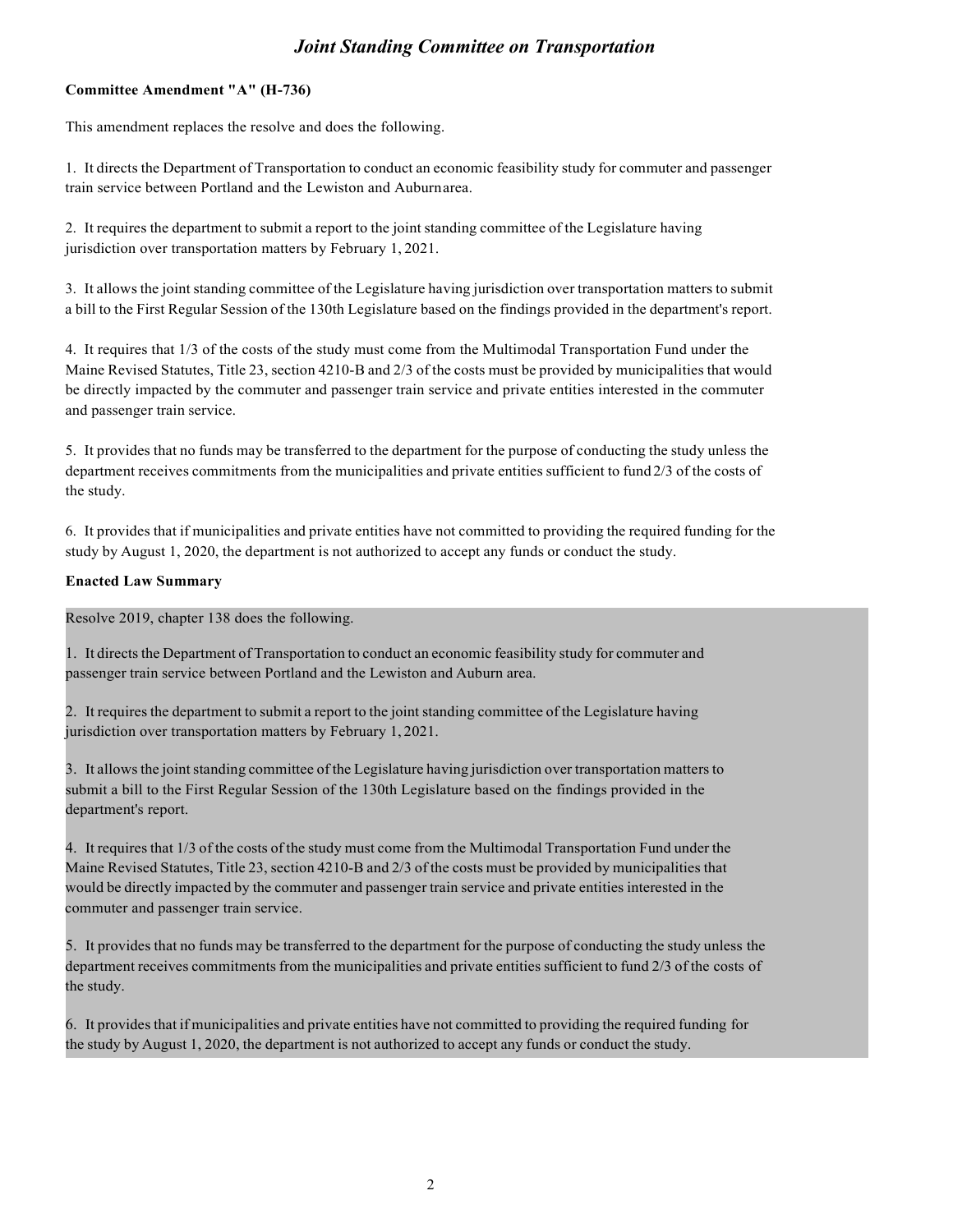#### **LD 599 An Act To Ensure Fair Access and Pricing for Residents Who Use the Maine State Ferry Service**

**Leave to Withdraw Pursuant to Joint Rule**

| $S_{\text{ponsor}}(s)$ | Committee Report | Amendments Adopted |
|------------------------|------------------|--------------------|
| <b>HERRIGE</b>         |                  |                    |
| DOUDER A V             |                  |                    |

This bill was carried over in committee from the First Regular Session of the 129th Legislature by joint order, H.P. 1322.

This bill requires that state support to the Marine Highway account must fund 100% of the capital and operating costs of the Maine State Ferry Service. It also requires the Department of Transportation to establish, by rule, ferry tolls separately for each route of travel and to adopt no later than November 1, 2019, the toll rates that were in effect on May 20, 2018.

| LD 689 | An Act Regarding Temporary Signs That Are Placed in the Public | <b>PUBLIC 594</b> |
|--------|----------------------------------------------------------------|-------------------|
|        | Right-of-way                                                   |                   |

| $S_{\text{ponsor}(s)}$ | Committee Report | Amendments Adopted |
|------------------------|------------------|--------------------|
| <b>CHIPMAN R</b>       | OTP-AM           | $S-393$            |

This bill was carried over in committee from the First Regular Session of the 129th Legislature by joint order, H.P. 1322.

This bill limits the placement of temporary signs related to an event in the public right-of-way by prohibiting their placement more than six weeks before the event.

#### **Committee Amendment "A" (S-393)**

This amendment prohibits a temporary sign from being placed within the public right-of-way for more than six weeks from January 1st to June 30th or for more than six weeks from July 1st to December 31st.

#### **Enacted Law Summary**

Public Law 2019, chapter 594 prohibits a temporary sign from being placed within the public right-of-way for more than six weeks from January 1st to June 30th or for more than six weeks from July 1st to December 31st.

#### **LD 778 An Act To Create the Fund for Municipalities To Improve Pedestrian Safety ONTP**

| $S_{\text{ponsor}}(s)$     | Committee Report | Amendments Adopted |
|----------------------------|------------------|--------------------|
| <b>LIBRY N</b><br>BRYANT M | ONTP             |                    |

This bill was carried over in committee from the First Regular Session of the 129th Legislature by joint order, H.P. 1322.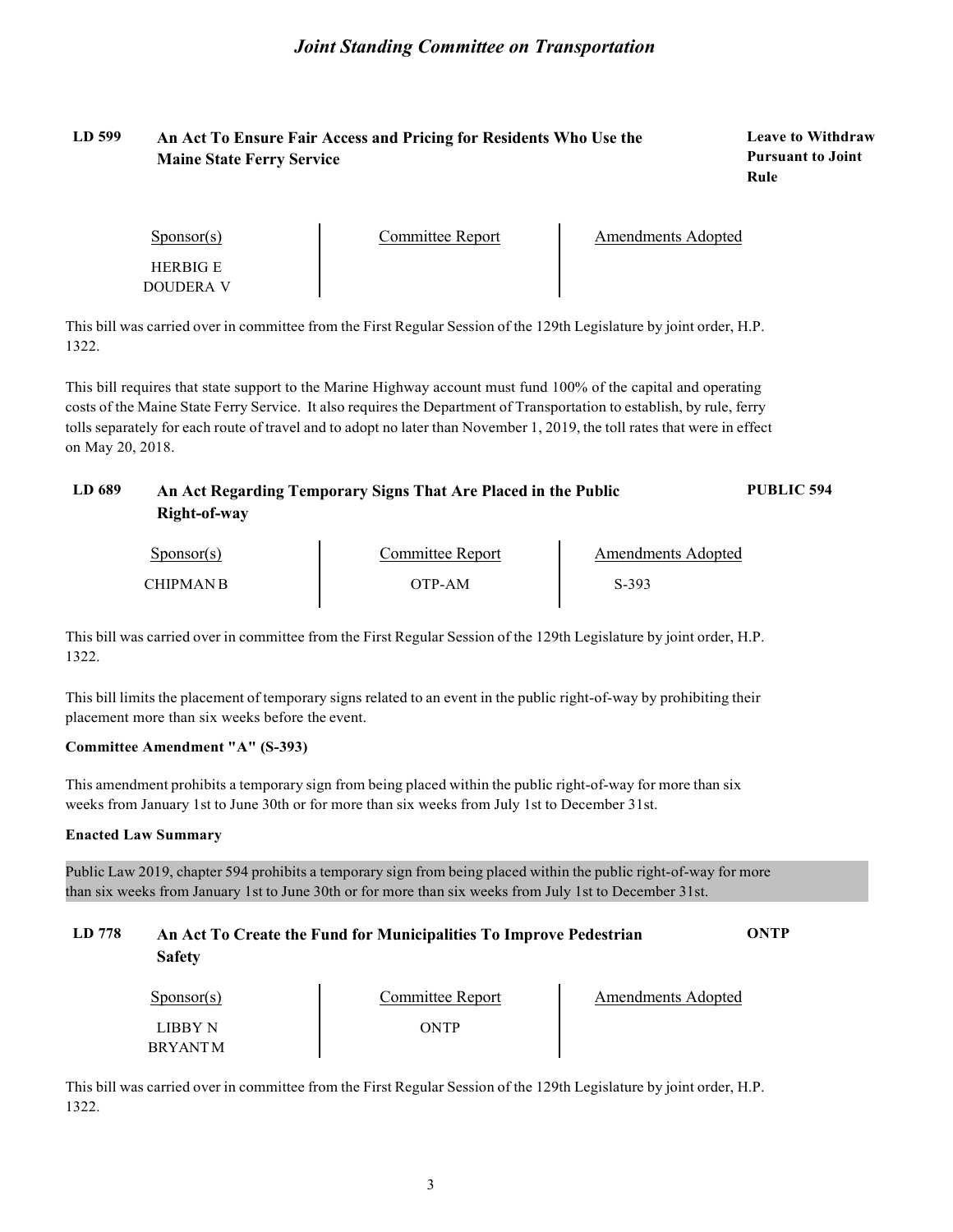This bill establishes the Fund for Municipalities To Improve Pedestrian Safety as a program account in the Highway Fund within the Department of Transportation. The bill provides that the fund must be used for pedestrian safety improvements, such as lights, paint, signs, speed bumps and reconstruction of intersections. The bill also provides that a municipality or a group of municipalities may apply for funding from the fund. Up to 80% of project costs for pedestrian safety improvements may be financed from the fund with the remainder of the costs provided by the municipality or group of municipalities, except that up to 100% of proposed project costs for pedestrian safety improvements may be financed from the fund if the project is located within an area identified by the Department of Transportation as a dangerous intersection based on pedestrian crash data. The bill also requires the department to notify municipalities of the required biennial report and pedestrian crash data. Finally, the bill provides that the Fund for Municipalities To Improve Pedestrian Safety receives revenue from uncommitted balances in the Multimodal Transportation Fund and other funds from any public or private source.

#### **LD 992 Resolve, To Extend the Down East Sunrise Trail from Ayers Junction to Calais**

| $S_{\text{ponsor}}(s)$ | Committee Report | Amendments Adopted |
|------------------------|------------------|--------------------|
| MOORE M                | NTP              |                    |
| PERRY A                |                  |                    |

**CARRIED OVER**

This resolve was carried over in committee from the First Regular Session of the 129th Legislature by joint order, H.P. 1322.

This resolve directs the Director of the Bureau of Parks and Lands within the Department of Agriculture, Conservation and Forestry to develop a fully off-road trail corridor linking the East Coast Greenway's northern terminus at the Ferry Point International Bridge in Calais with the Down East Sunrise Trail's eastern terminus at Ayers Junction.

This bill, which had been reported out of committee but not yet taken up by the House or the Senate, was carried over to any special session of the 129th Legislature by joint order, S.P.788.

#### **LD 1034 An Act To Provide Revenue To Fix and Rebuild Maine's Transportation Infrastructure ONTP**

| $S_{\text{ponsor}}(s)$ | Committee Report | Amendments Adopted |
|------------------------|------------------|--------------------|
| <b>MCLEANA</b>         | ONTP             |                    |

This bill was carried over in committee from the First Regular Session of the 129th Legislature by joint order, H.P. 1322.

This bill does the following for the purpose of increasing revenue to the Highway Fund and for other transportation purposes.

1. It increases certain fees charged by the Secretary of State for driver's license examinations, temporary license plates, duplicate registrations, titles, driver'slicenses, nondriver identification cards and transfers of registrations.

2. It increases the sales tax on the short-term rental of automobiles and certain pickup trucks and vans from 10% to 12%.

3. It requires 5% of the sales tax imposed on transportation-related items, such as motor vehicles and products for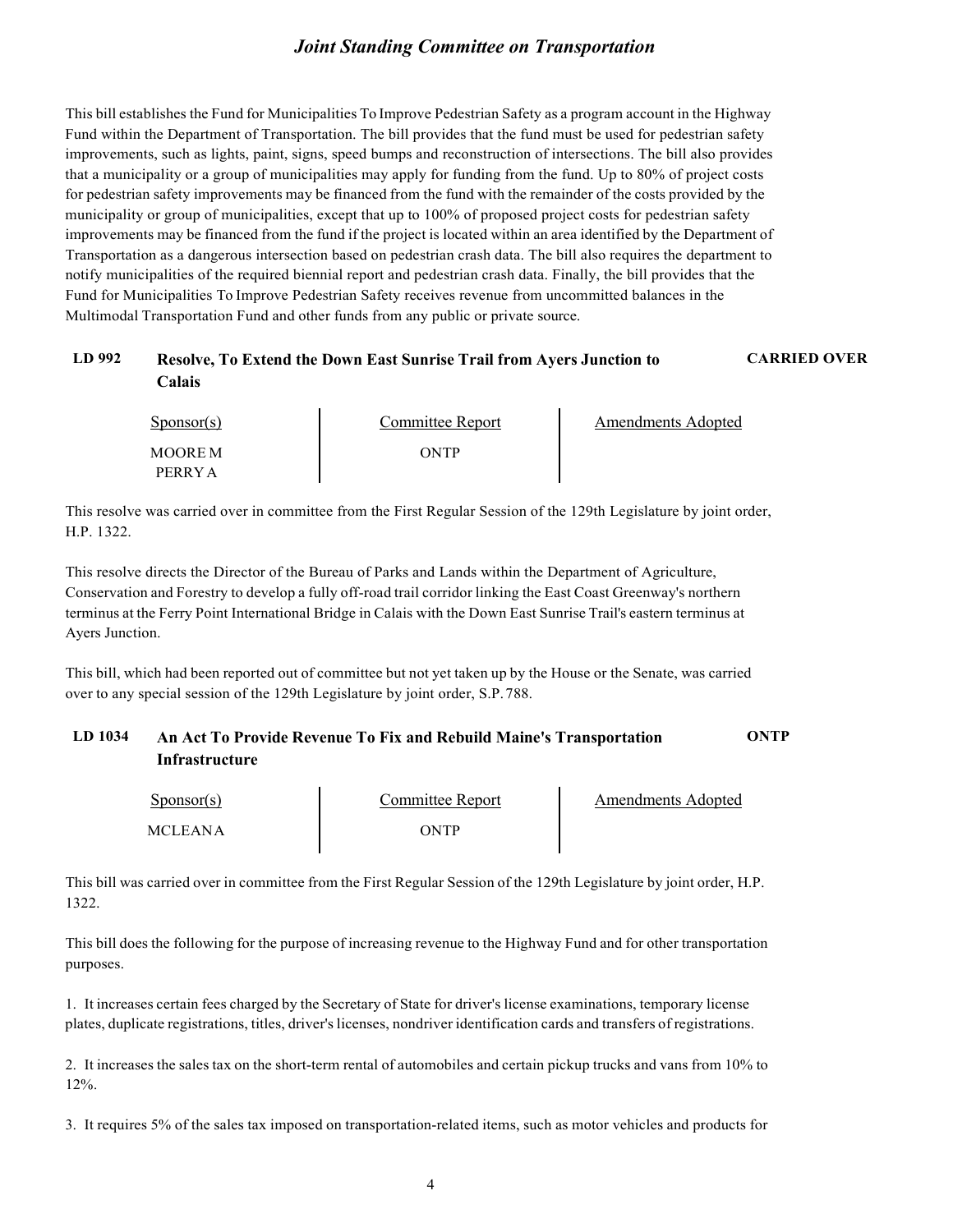the repair and maintenance of motor vehicles, such as motor oil, batteries and tires, to be transferred to the Highway Fund on a monthly basis.

4. Beginning October 1, 2019, it increases the tax imposed on gasoline to 36.5¢ per gallon and the tax imposed on special fuel to  $37.7\phi$  per gallon.

#### LD 1084 **An Act Regarding the Operation of Pedal-powered Tour Vehicles <b>Accepted Majority Accepted Majority**

**(ONTP) Report**

| $S_{\text{PON}(\text{s})}$ | Committee Report | Amendments Adopted |
|----------------------------|------------------|--------------------|
| SANRORN H                  | ONTP             |                    |
| SYLVESTER M                | OTP-AM           |                    |

This bill was carried over in committee from the First Regular Session of the 129th Legislature by joint order, H.P. 1322.

This bill defines "pedal-powered tour vehicle" and permits such vehicles to be used on public ways. The bill provides that a municipality may restrict the operation of a pedal-powered tour vehicle on a public way within the municipality only by requiring evidence of liability insurance and compliance with equipment standards and traffic restrictions established by the municipality.

#### **Committee Amendment "A" (S-383)**

This amendment is the minority report of the committee. This amendment replaces the bill. The amendment restricts a person from operating a pedal-powered tour vehicle on any portion of a public way that is not within a municipality, defines "pedal-powered tour vehicle" and exempts pedal-powered tour vehicles from the definition of "motor vehicle." It subjects the operator of a pedal-powered tour vehicle to the open container laws and allows a municipality to establish additional restrictions related to open alcoholic beverage containers and the consumption of alcohol by passengers on a pedal-powered tour vehicle. The amendment also creates equipment requirements for the operation of pedal-powered tour vehicles and creates licensing requirements, which include proof of insurance, for any municipality that allows the operation of pedal-powered tourvehicles.

This amendment requires that, if a municipality allows the operation of a pedal-powered tour vehicle on a public way, the municipality must create designated zones of operation for pedal-powered tour vehicles and such zones may not include public ways with a speed limit that exceeds 15 miles per hour. The amendment also creates requirements for the operators of pedal-powered tour vehicles and allows municipalities to establish other inspection, equipment and safety standards.

This amendment was not adopted.

#### **LD 1141 Resolve, Directing the Department of Transportation To Construct the Merrymeeting Trail from Topsham to Gardiner**

**CARRIED OVER**

| $S_{\text{ponsor}}(s)$ | Committee Report | Amendments Adopted |
|------------------------|------------------|--------------------|
| WARREN C<br>VITEI I LE |                  |                    |

This resolve was carried over in committee from the First Regular Session of the 129th Legislature by joint order, H.P. 1322.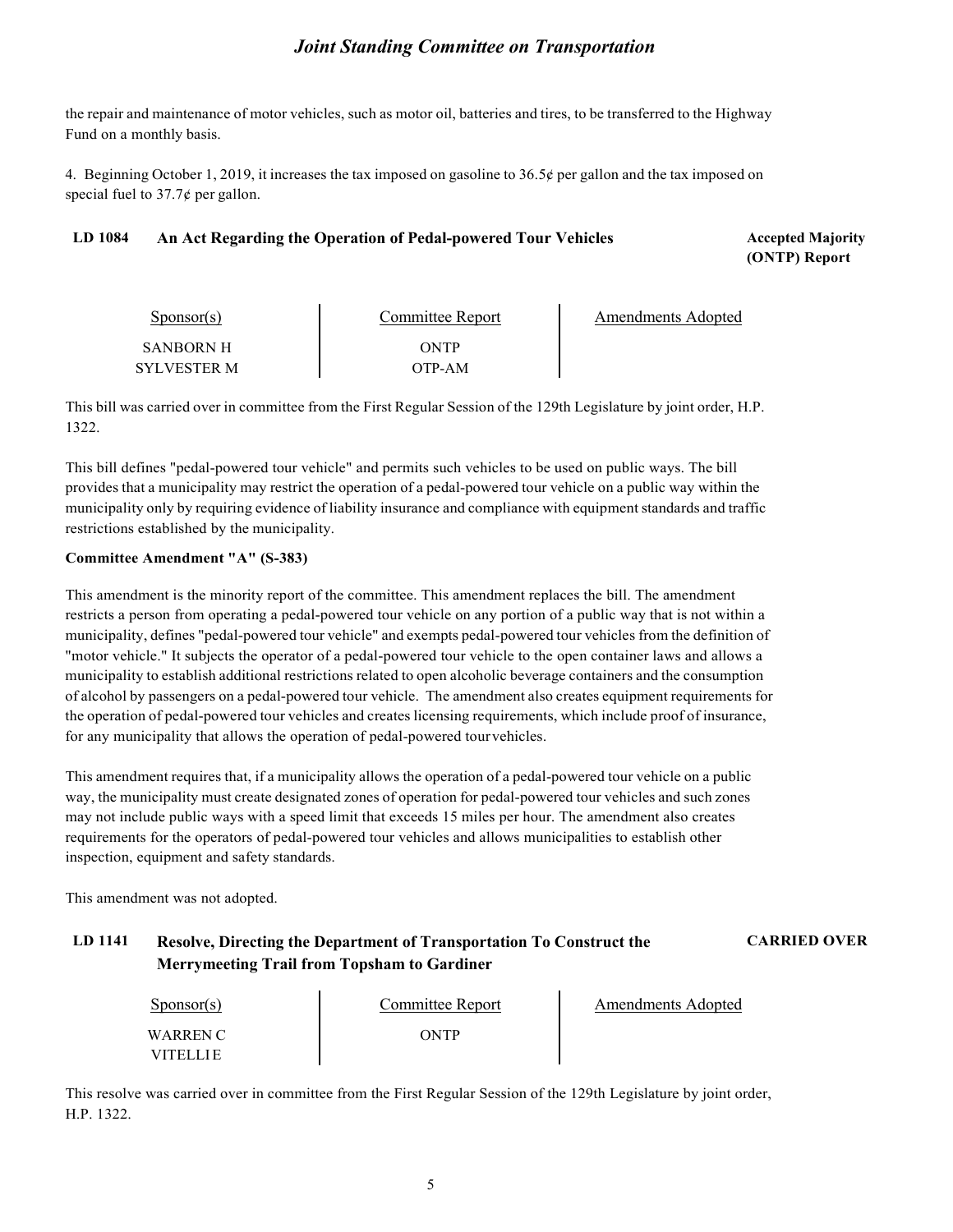This resolve directs the Department of Transportation to construct a recreational trail, to be known as the Merrymeeting Trail, along the existing railroad corridor owned by the department from the Town of Topsham to the City of Gardiner.

This resolve, which had been reported out of committee but not yet taken up by the House or the Senate, was carried over to any special session of the 129th Legislature by joint order, S.P. 788.

#### **LD 1258 An Act To Increase Access to Transportation for Workforce and Other Essential Transportation Needs CARRIED OVER**

Sponsor(s) SHEATS B CHIPMAN B Committee Report OTP-AM Amendments Adopted H-453

This bill was carried over on the Special Appropriations Table from the First Regular Session of the 129th Legislature by joint order, H.P. 1322.

This bill requires the quinquennial locally coordinated plan for regional transit submitted by each regional public transportation agency to focus on meeting workforce needs. This bill also provides funding to the Department of Transportation to support and expand local volunteer driver networks; to create a pilot purchase of service program in a selected region of the State to provide senior citizens and persons with disabilities vouchers to purchase their own transportation services; and for regional transportation providers throughout the State, split evenly between rural and urban areas, to expand their services, including addressing regional workforce needs.

#### **Committee Amendment "A" (H-453)**

This amendment provides funding to the Department of Transportation from the General Fund instead of the Highway Fund to support and expand local volunteer driver networks and for regional transportation providers through the State to expand their services. Resources must be distributed evenly between urban and rural areas.

This bill provides funding to the Department of Transportation from the General Fund instead of the Highway Fund to support and expand local volunteer driver networks and for regional transportation providers through the State to expand their services. Resources must be distributed evenly between urban and rural areas.

This bill was again carried over, still on the Special Appropriations Table, to any special session of the 129th Legislature by joint order, S.P. 788.

#### **LD 1310 An Act To Address the Shortage of Department of Transportation Snowplow Drivers and Other Transportation Workers ONTP**

| $S_{\text{ponsor}}(s)$ | Committee Report | Amendments Adopted |
|------------------------|------------------|--------------------|
| <b>MIRAMANTD</b>       | ONTP             |                    |
| <b>RRYANTM</b>         |                  |                    |

This bill was carried over in committee from the First Regular Session of the 129th Legislature by joint order, H.P. 1322.

This bill addresses the shortage of snowplow drivers and other transportation workers in the Department of Transportation by:

1. Establishing five new Transportation Crew Supervisor positions; and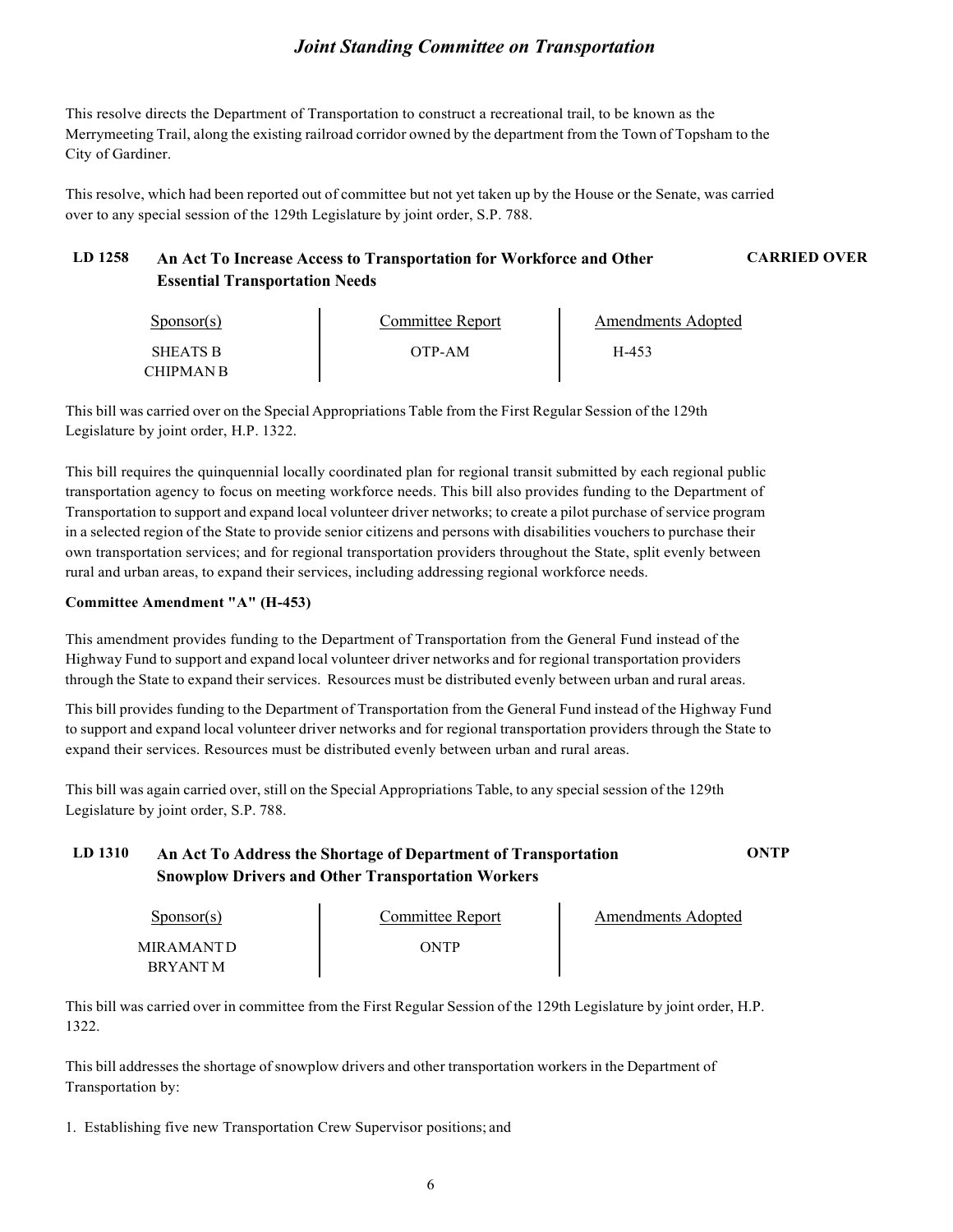2. Increasing the rate of pay for certain positions in the Department of Transportation by \$2 per hour.

#### **LD 1390 An Act To Fund Saco Area Traffic Improvements ONTP**

| $S_{\text{PON}(\text{s})}$ | Committee Report | Amendments Adopted |
|----------------------------|------------------|--------------------|
| CHENETTE I                 | ONTP             |                    |
| O'NEIL M                   |                  |                    |

This bill was carried over in committee from the First Regular Session of the 129th Legislature by joint order, H.P. 1322.

This bill, based on the recommendations of the study conducted jointly by the Department of Transportation, the Maine Turnpike Authority and the City of Saco, provides 40% of the estimated cost of the construction of a new exit and spur from the Maine Turnpike to serve communities near Exit 36 of the Maine Turnpike, such as Saco, Old Orchard Beach and Hollis. The recommendation of the study was for the cost to be split as follows: 40% to be provided by the Department of Transportation; 40% to be provided by the Maine Turnpike Authority; and 20% to be provided by the City of Saco.

#### **LD 1498 An Act To Provide Equity for Commercial Vehicles on Roads and Bridges in Maine PUBLIC 624**

| $S_{\text{ponsor}}(s)$ | Committee Report | Amendments Adopted |
|------------------------|------------------|--------------------|
| JACKSON T              | OTP-AM           | S-428              |
| <b>MCLEANA</b>         |                  |                    |

This bill was carried over in committee from the First Regular Session of the 129th Legislature by joint order, H.P. 1322.

Current law allows certain commercial vehicles at Canadian weight limits that are higher than those in this State to travel from the United States-Canada border to certain points in this State. This bill repeals that law and allows certain commercial vehicles to be operated in this State at those higher weight limits. A combination vehicle consisting of a three-axle truck tractor with a tri-axle semitrailer may be operated with a maximum gross vehicle weight of 108,900 pounds. A combination vehicle consisting of a three-axle truck tractor with a semitrailer-semitrailer combination configured as a B-train double with eight axles total may be operated with a gross vehicle weight of 137,700 pounds.

#### **Committee Amendment "A" (S-428)**

This amendment does the following.

1. It states that after December 31, 2025, the Department of Transportation may not authorize certain routes from the United States-Canada border to certain points in this State for commercial vehicles transporting wood at Canadian gross vehicle weight limits; and

2. It requires the department to submit a report to the joint standing committee of the Legislature having jurisdiction over transportation matters by January 1, 2024, regarding the effects on road conditions and recommendations for continuance, discontinuance or modification of allowing certain commercial vehiclesto travel at Canadian gross vehicle weight limits. It allows the joint standing committee to submit legislation based on the findings and recommendations in the report to the Second Regular Session of the 131st Legislature.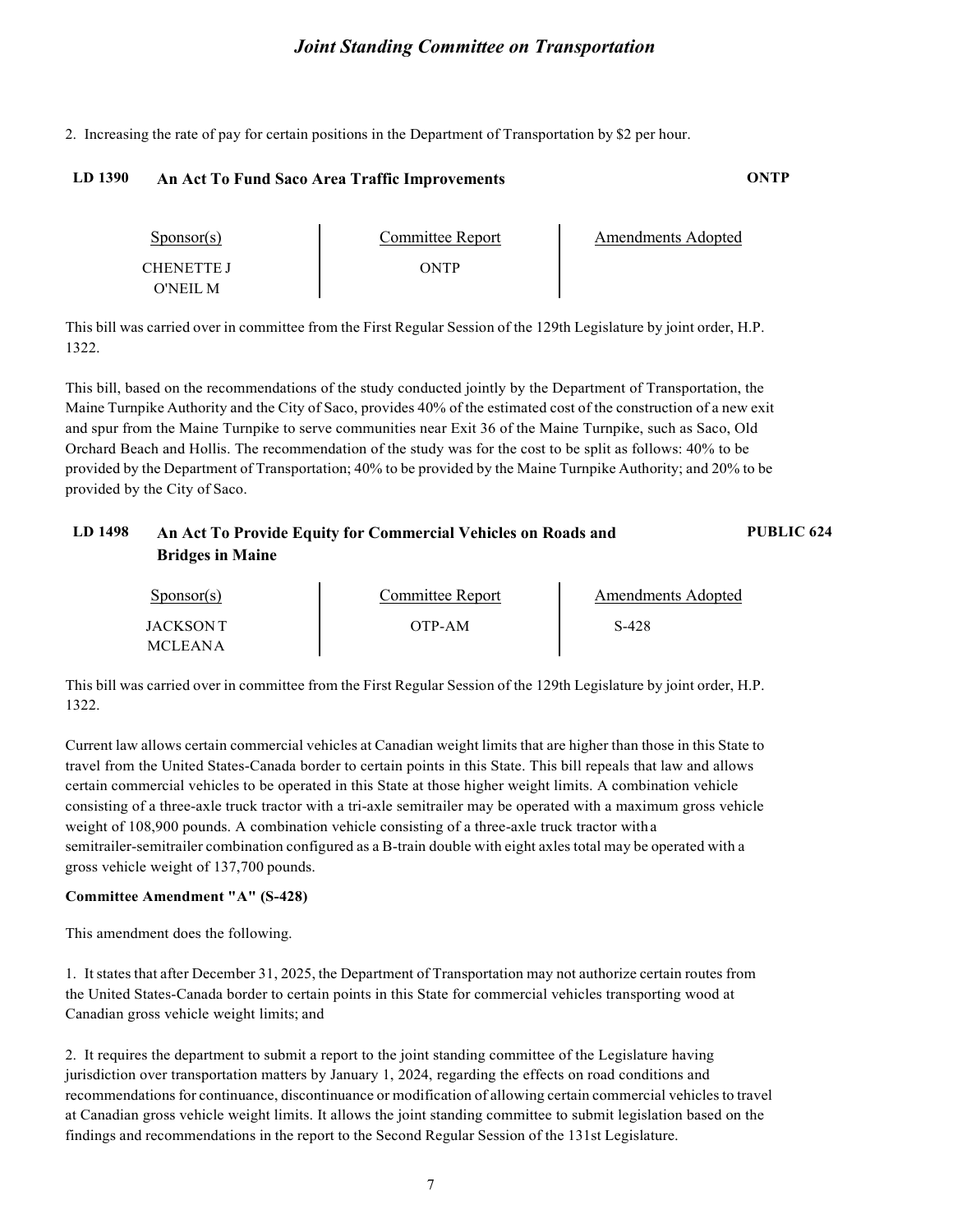#### **Enacted Law Summary**

Public Law 2019, chapter 624 does the following:

1. It states that after December 31, 2025, the Department of Transportation may not authorize certain routes from the United States-Canada border to certain points in this State for commercial vehicles transporting wood at Canadian gross vehicle weight limits; and

2. It requires the department to submit a report to the joint standing committee of the Legislature having jurisdiction over transportation matters by January 1, 2024, regarding the effects on road conditions and recommendations for continuance, discontinuance or modification of allowing certain commercial vehiclesto travel at Canadian gross vehicle weight limits. It allows the joint standing committee to submit legislation based on the findings and recommendations in the report to the Second Regular Session of the 131st Legislature.

#### **LD 1533 An Act To Eliminate Registration Plate Decals ONTP**

Sponsor(s) MCLEANA Committee Report ONTP Amendments Adopted

This bill was carried over in committee from the First Regular Session of the 129th Legislature by joint order, H.P. 1322.

This bill eliminates the requirement that the Secretary of State must issue annual registration plates or decals. It repeals language setting the price for replacement decals for plates at  $50¢$  each. It repeals a provision that makes it a Class E crime to attach or display on a vehicle registration plate a decal issued for another vehicle.

#### **LD 1714 Resolve, Directing the Secretary of State To Enter into a Reciprocal Agreement between the State and Taiwan Regarding Driver's Licenses ONTP**

| $S_{\text{ponsor}}(s)$ | Committee Report | Amendments Adopted |
|------------------------|------------------|--------------------|
| STEWART T              | ONTP             |                    |
| K FIM I                |                  |                    |

This resolve was carried over in committee from the First Regular Session of the 129th Legislature by joint order, H.P. 1322.

This resolve directs the Secretary of State to begin negotiations toward the development of a reciprocal agreement between the Department of the Secretary of State, Bureau of Motor Vehicles and Taiwan for reciprocity, beginning January 1, 2021, in issuing driver's licenses to residents of this State who reside in Taiwan and to Taiwanese citizens who reside in this State.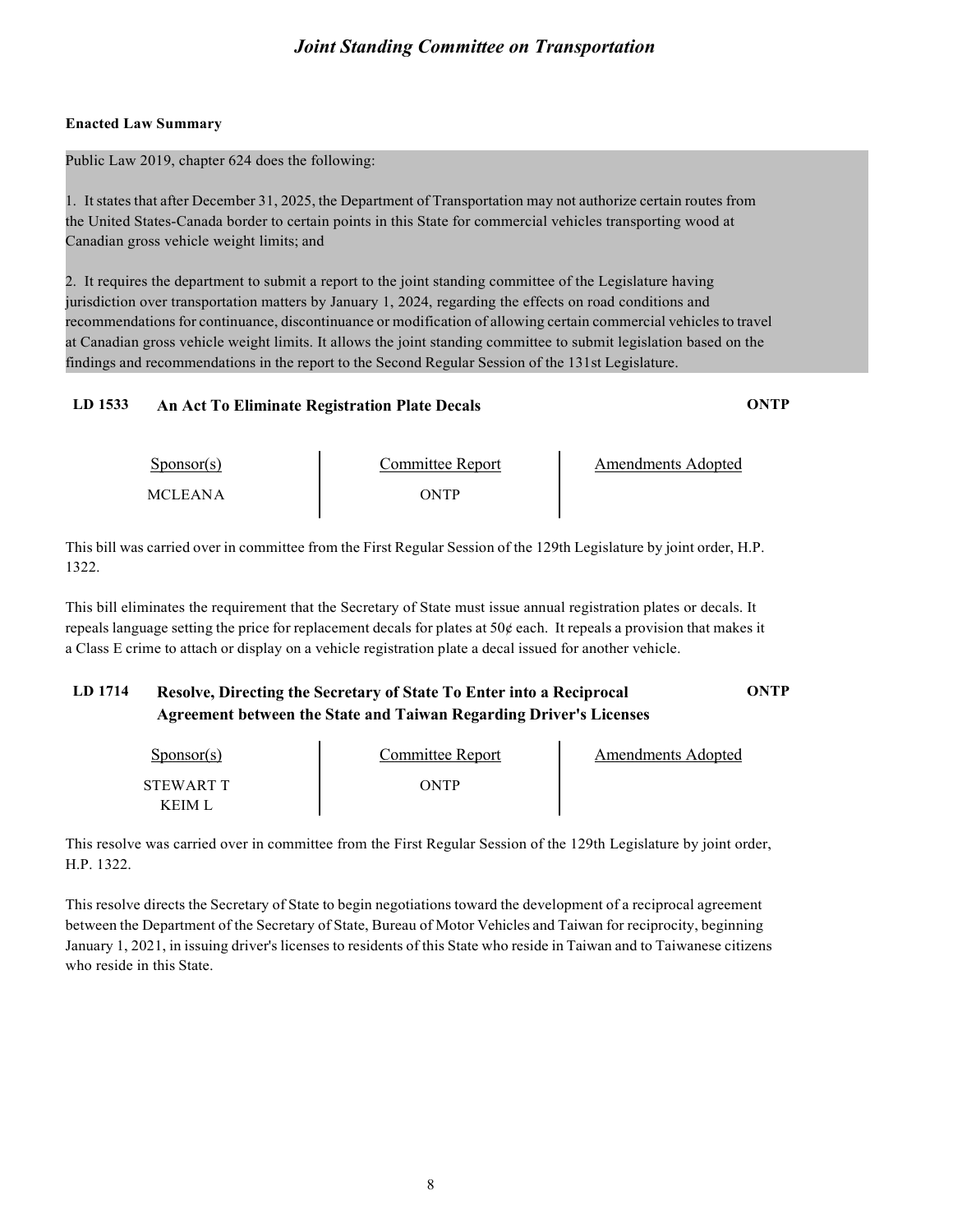#### **LD 1861 An Act To Make Allocations from Maine Turnpike Authority Funds for the Maine Turnpike Authority for the Calendar Year Ending December 31, 2021 and To Increase the Maine Turnpike Authority Revenue Bond Limit**

| $S_{\text{PON}(\text{s})}$ | Committee Report | <b>Amendments Adopted</b> |
|----------------------------|------------------|---------------------------|
|                            | OTP-AM           | H-673                     |

This bill makes allocations from grossrevenues of the Maine Turnpike Authority for the payment of the authority's operating expenses for the calendar year ending December 31, 2021, in accordance with the requirements of the Maine Revised Statutes, Title 23, section 1961, subsection 6.

#### **Committee Amendment "A" (H-673)**

This amendment increases the Maine Turnpike Authority revenue bond limit from \$486,000,000 to \$600,000,000.

#### **Enacted Law Summary**

Private and Special Law 2019, chapter 16 makes allocations from gross revenues of the Maine Turnpike Authority for the payment of the authority's operating expenses for the calendar year ending December 31, 2021, in accordance with the requirements of the Maine Revised Statutes, Title 23, section 1961, subsection 6. It also increases the Maine Turnpike Authority revenue bond limit from \$486,000,000 to \$600,000,000.

#### **LD 1870 An Act To Create the Maine Lighthouse Trust Registration Plate CARRIED OVER**

Sponsor(s) MIRAMANTD KESCHL D Committee Report OTP-AM Amendments Adopted S-394

This bill creates the Maine Lighthouse Trust special registration plate to support lighthouse restoration and preservation efforts.

#### **Committee Amendment "A" (S-394)**

This amendment provides funding for the design and manufacture of the new Maine Lighthouse Trust license plate.

This bill was carried over on the Special Highway Table to any special session of the 129th Legislature by joint order, S.P. 788.

#### **LD 1875 An Act Regarding the Naming of Bridges and Designating Bridge 5818 as the Specialist Wade A. Slack Memorial Bridge PUBLIC 565**

| $S_{\text{ponsor}}(s)$ | Committee Report | Amendments Adopted |
|------------------------|------------------|--------------------|
| WHITE R                |                  |                    |
| <b>CYRWAYS</b>         |                  |                    |

This bill requires the Department of Transportation to designate Bridge 5818 on Interstate 95, which crosses Main Street in the City of Waterville, the Specialist Wade A. Slack Memorial Bridge. The bill also requires the department, when designating a bridge in this State with a specific name, to deem separate bridges that run parallel

**P & S 16**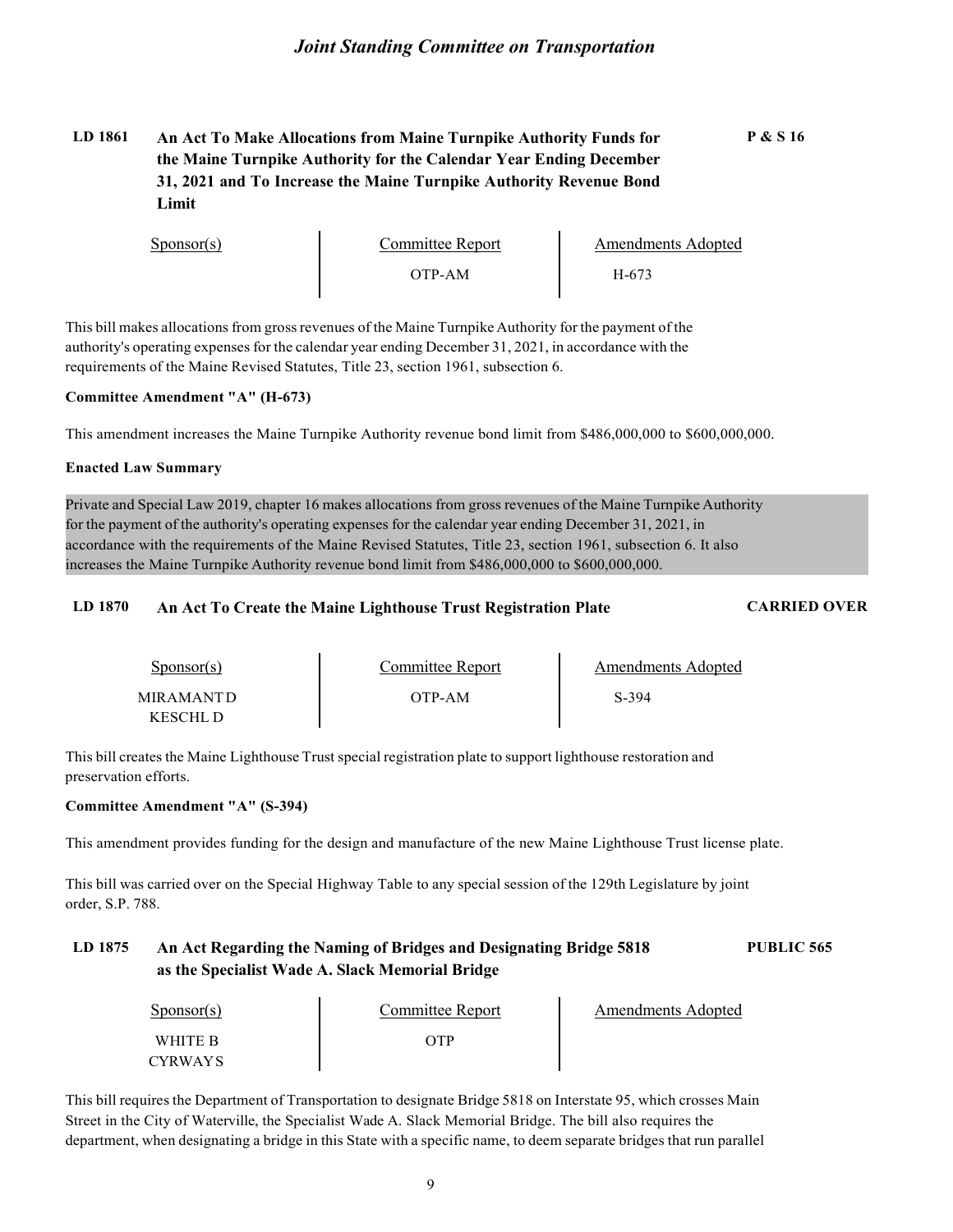to one another on the same highway as one bridge for the purposes of that designation.

#### **Enacted Law Summary**

Public Law 2019, chapter 565 requires the Department of Transportation to designate Bridge 5818 on Interstate 95, which crosses Main Street in the City of Waterville, the Specialist Wade A. Slack Memorial Bridge. The bill also requires the department, when designating a bridge in this State with a specific name, to deem separate bridges that run parallel to one another on the same highway as one bridge for the purposes of that designation.

#### **LD 1876 Resolve, To Name Bridge 3880 in the Town of Dresden the Veterans Memorial Bridge RESOLVE 118**

| $S_{\text{ponsor}}(s)$       | Committee Report | Amendments Adopted |
|------------------------------|------------------|--------------------|
| HEPLER A<br><b>VITEL LIE</b> | λТΡ              |                    |

This resolve requires the Department of Transportation to name Bridge 3880 in the Town of Dresden the Veterans Memorial Bridge.

#### **Enacted Law Summary**

Resolve 2019, chapter 118 requires the Department of Transportation to name Bridge 3880 in the Town of Dresden the Veterans Memorial Bridge.

#### **LD 1886 Resolve, To Rename the Sibley Pond Bridge the William Harris Memorial Bridge**

**RESOLVE 127 EMERGENCY**

Sponsor(s) DOORE D FARRIN B

Committee Report OTP

Amendments Adopted

This resolve requires the Department of Transportation to rename the Sibley Pond Bridge in the Town of Canaan and the Town of Pittsfield the William Harris MemorialBridge.

#### **Enacted Law Summary**

Resolve 2019, chapter 127 requires the Department of Transportation to rename the Sibley Pond Bridge in the Town of Canaan and the Town of Pittsfield the William Harris Memorial Bridge.

Resolve 2019, chapter 127 was finally passed as an emergency measure effective March 18, 2020.

#### **LD 1887 Resolve, To Reduce the Operational Costs of Ferries in the State ONTP**

| $S_{\text{ponsor}}(s)$      | Committee Report | Amendments Adopted |
|-----------------------------|------------------|--------------------|
| MCDONALDG<br><b>VITELLE</b> | ONTP             |                    |

This resolve directs the Department of Transportation, Maine State Ferry Service to seek alternative fuel sources for its ferry vessels, including electricity from renewable sources, in order to help reduce or control ongoing operational costs as well as to help the State meet its climate goals. It directs the Maine State Ferry Service to develop an evaluation process to compare the cost of fuel over the anticipated service life of a vessel powered by electricity and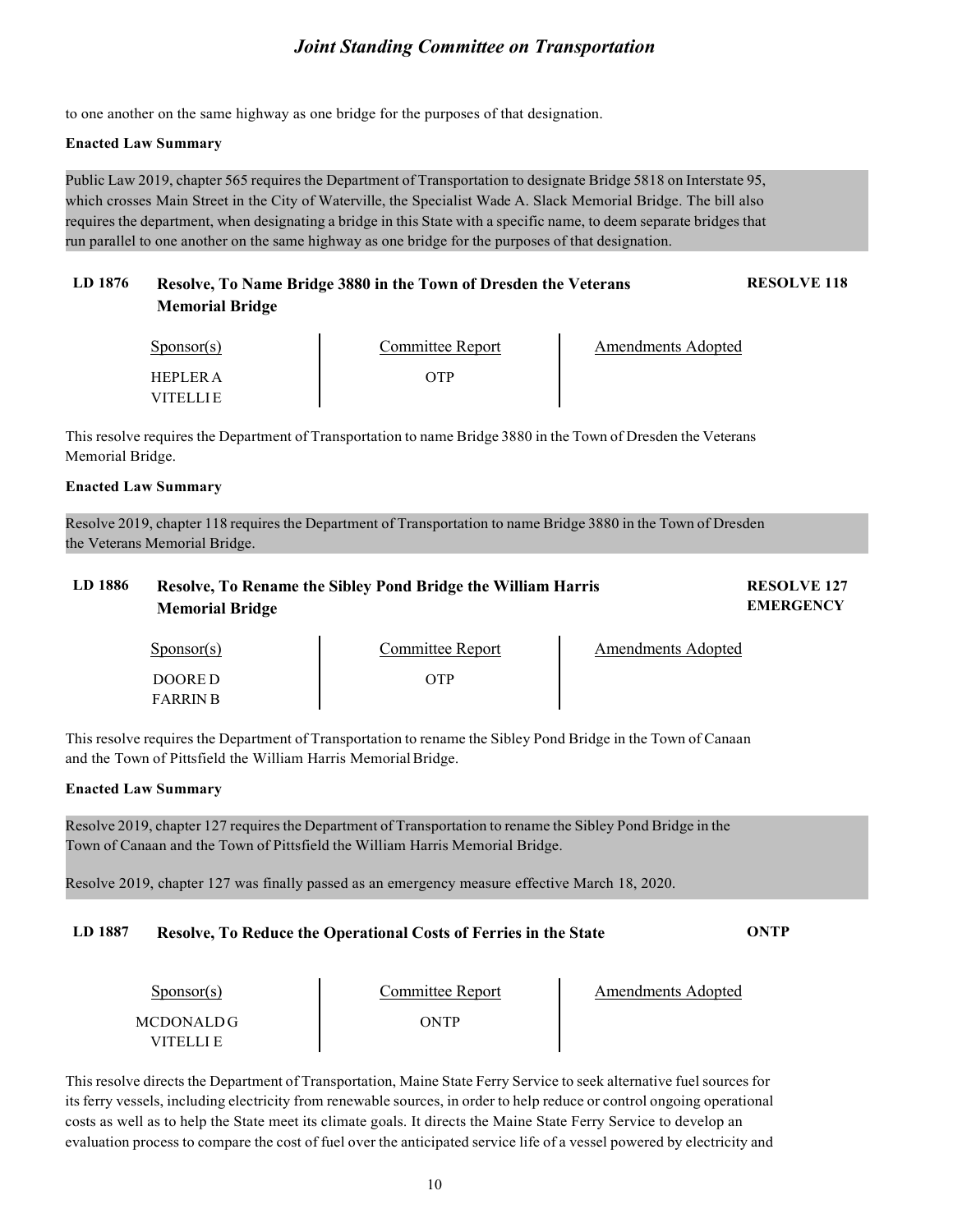a vessel powered by fossil fuel to use as part of the new vessel procurement process. The department is directed to perform a feasibility assessment to determine the costs and barriers associated with the use by the Maine State Ferry Service of ferry vessels powered by electricity instead of fossil fuel and to submit a report on its findings and the vessel evaluation process developed by the Maine State Ferry Service to the Joint Standing Committee on Transportation by July 31, 2020.

#### **LD 1899 An Act To Amend Certain Motor Vehicle Laws PUBLIC 634**

| $S_{\text{ponsor}}(s)$ | Committee Report | Amendments Adopted |
|------------------------|------------------|--------------------|
| <b>FARRIN R</b>        | OTP-AM           | S-419              |
| <b>BRYANTM</b>         |                  |                    |

This bill makes the following changes to the motor vehicle laws.

1. It clarifies the law with respect to weight requirements for heavy duty recovery vehicles.

2. It allows the Secretary of State to assist law enforcement entities by providing driver's license biometric technology records. The bill prohibits the Secretary of State from allowing an outside entity to use biometric technology to search driver's license records.

3. It repeals the law establishing the Motor Carrier Review Board in order to remove conflicts with the motor carrier review process conducted by the Department of the Secretary of State, Bureau of Motor Vehicles.

#### **Committee Amendment "A" (S-419)**

This amendment allowsthe Secretary of State to provide information, including digital images, produced by searching its records using facial recognition technology to law enforcement agencies only in emergency circumstances involving an immediate threat to the life of a person or pursuant to major substantive rules adopted by the Secretary of State.

#### **Enacted Law Summary**

Public Law 2019, chapter 634 makes the following changes to the motor vehicle laws.

1. It clarifies the law with respect to weight requirements for heavy duty recovery vehicles.

2. It allows the Secretary of State to provide information, including digital images, produced by searching its records using facial recognition technology to law enforcement agencies only in emergency circumstances involving an immediate threat to the life of a person or pursuant to major substantive rules adopted by the Secretary of State.

3. It repeals the law establishing the Motor Carrier Review Board in order to remove conflicts with the motor carrier review process conducted by the Department of the Secretary of State, Bureau of Motor Vehicles.

#### **LD 1900 An Act To Amend the Laws Governing Motor Vehicle Child Restraint Systems To Allow Certain Exceptions**

**PUBLIC 577**

| $S_{\text{ponsor}}(s)$ | Committee Report | <b>Amendments Adopted</b> |
|------------------------|------------------|---------------------------|
| CYRWAY S               | OTP-AM           | S-382                     |
| O'NEIL M               |                  |                           |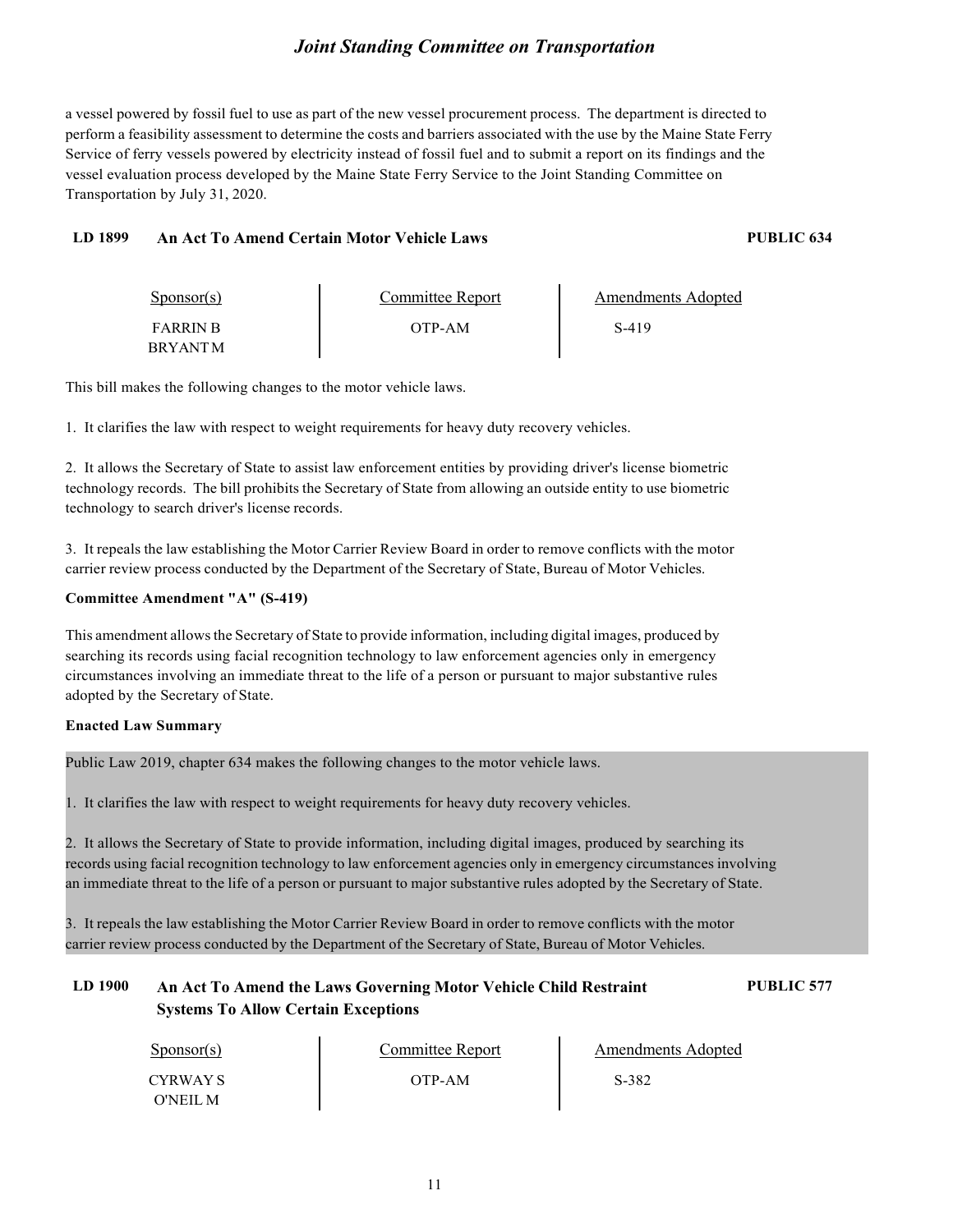This bill amends the laws governing motor vehicle child restraint systems to provide exceptions for children who exceed a manufacturer's recommended height limit and for children who have a medical condition that necessitates a different child restraint system.

#### **Committee Amendment "A" (S-382)**

This amendment does the following.

1. It requires that a child restraint system for children two years of age or older and weighing less than 55 pounds must have an internal harness.

2. It clarifies that children less than eight years of age who weigh less than 80 pounds and are less than 57 inches in height must be properly secured in a belt positioning seat or other child restraint system.

3. It clarifies that a child with a medical condition that, in the written opinion of a physician, nurse practitioner, physician assistant or child passenger safety technician with special needs training, necessitates that a different child restraint system be used is required to be secured in a child restraint system recommended in the opinion.

#### **Enacted Law Summary**

Public Law 2019, chapter 577 does the following.

1. It requires that a child restraint system for children two years of age or older and weighing less than 55 pounds must have an internal harness.

2. It clarifies that children less than eight years of age who weigh less than 80 pounds and are less than 57 inches in height must be properly secured in a belt positioning seat or other child restraint system.

3. It clarifies that a child with a medical condition that, in the written opinion of a physician, nurse practitioner, physician assistant or child passenger safety technician with special needs training, necessitates that a different child restraint system be used is required to be secured in a child restraint system recommended in the opinion.

#### **LD 1901 An Act To Amend the Laws Prohibiting the Use of Handheld Phones and Devices While Driving PUBLIC 579 EMERGENCY**

| Sponsor(s) | Committee Report | Amendments Adopted |
|------------|------------------|--------------------|
| DIAMOND B  | OTP-AM           | S-386              |

This bill simplifies the definition of "handheld electronic device" in recently enacted law prohibiting the use of handheld electronic devices while driving. It adds parking areas to the places where the use of mobile telephones and handheld electronic devices while driving is prohibited. It changes the penalty provisions to provide a fine of \$50 for the first offense and \$250 for a second or subsequent offense.

#### **Committee Amendment "A" (S-386)**

This amendment removes parking areas from the places where using a handheld electronic device while operating a motor vehicle is prohibited and restores the exemption for devices utilizing "push to talk" features from the prohibition on the use of handheld electronic devices.

#### **Enacted Law Summary**

Public Law 2019, chapter 579 simplifies the definition of "handheld electronic device" in recently enacted law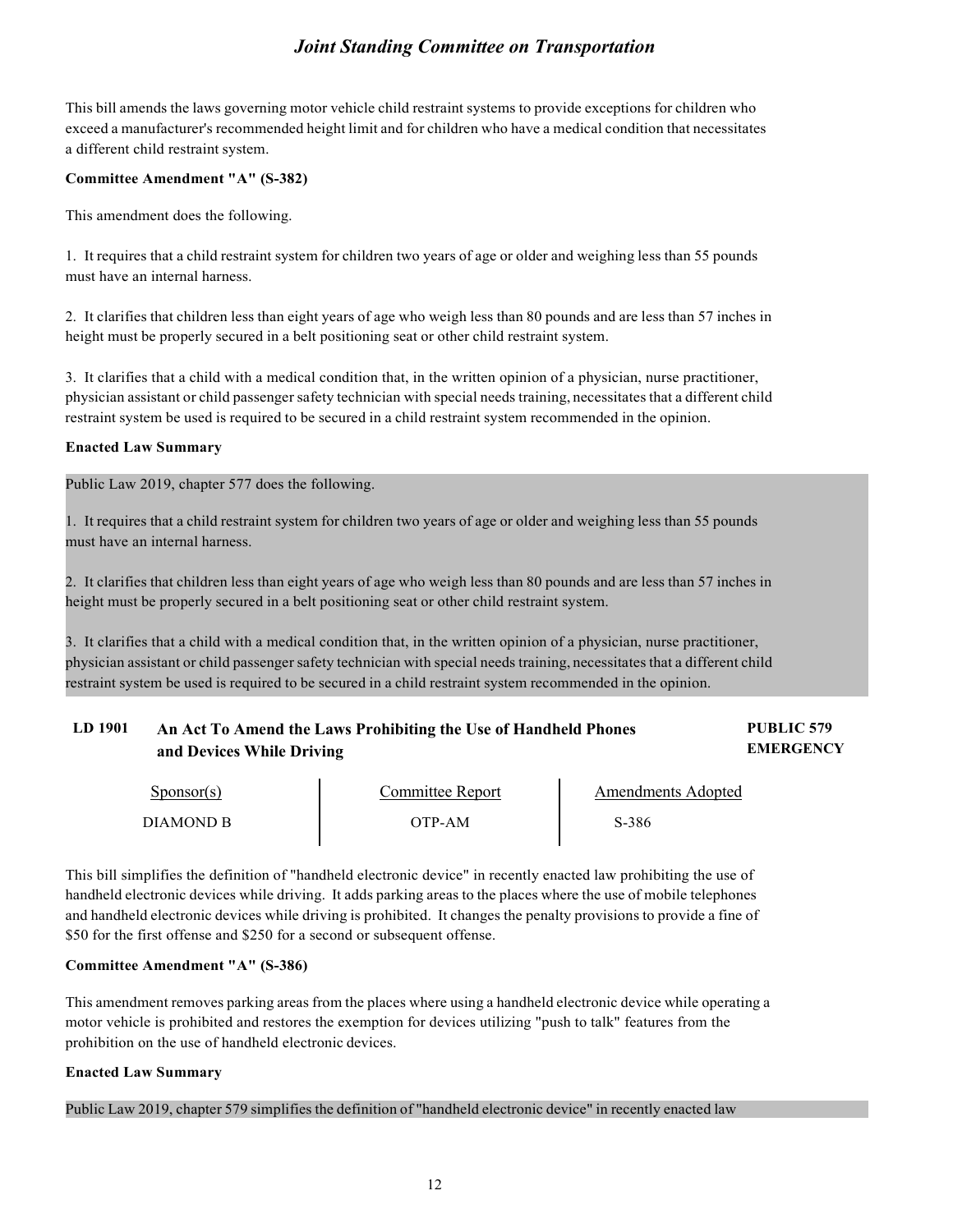prohibiting the use of handheld electronic devices while driving, and it changes the penalty provisions to provide a fine of \$50 for the first offense and \$250 for a second or subsequent offense.

Public Law 2019, chapter 579 was enacted as an emergency measure effective March 6, 2020.

#### **LD 1927 Resolve, Directing the Department of Transportation To Erect and Maintain Markers To Commemorate and Recognize the Lafayette Trail CARRIED OVER**

| Sponsor(s)     | Committee Report | Amendments Adopted |
|----------------|------------------|--------------------|
| DESCHAMBAULT S | OTP-AM           | $S-42$             |
|                | <b>NTP</b>       |                    |

This resolve directs the Department of Transportation to erect and maintain suitable signs and other markers at or near each portion of the route followed by the Marquis de Lafayette while he was in Maine, to be designated the Lafayette Trail.

#### **Committee Amendment "A" (S-427)**

This amendment is the majority report of the committee. This amendment, which replaces the resolve, specifically designates each portion of the Lafayette Trail for the purposes of the placement of suitable signs and markers by the Department of Transportation.

This resolve was carried over on the Special Highway Table to any special session of the 129th Legislature by joint order, S.P. 788.

#### **LD 1966 An Act To Amend the Laws Regarding Parking for Vehicles with Disability Placards and Plates PUBLIC 648**

| $S_{\text{ponsor}}(s)$ | Committee Report | <b>Amendments Adopted</b> |
|------------------------|------------------|---------------------------|
| <b>MOONEN M</b>        | OTP-AM           | H-735                     |

Current law authorizes a vehicle with a disability placard or registration plate to park at a parking meter with no charge. This bill extends this authorization to public ways and other parking areas administered by municipalities.

#### **Committee Amendment "A" (H-735)**

This amendment allows a vehicle that exhibits a permanent placard, a temporary placard or a disability registration plate to park at a parking area that is not a parking facility free of charge and for twice the time limit otherwise allowed.

#### **Enacted Law Summary**

Public Law 2019, chapter 648 allows a vehicle that exhibits a permanent placard, a temporary placard or a disability registration plate to park at a parking area that is not a parking facility free of charge and for twice the time limit otherwise allowed.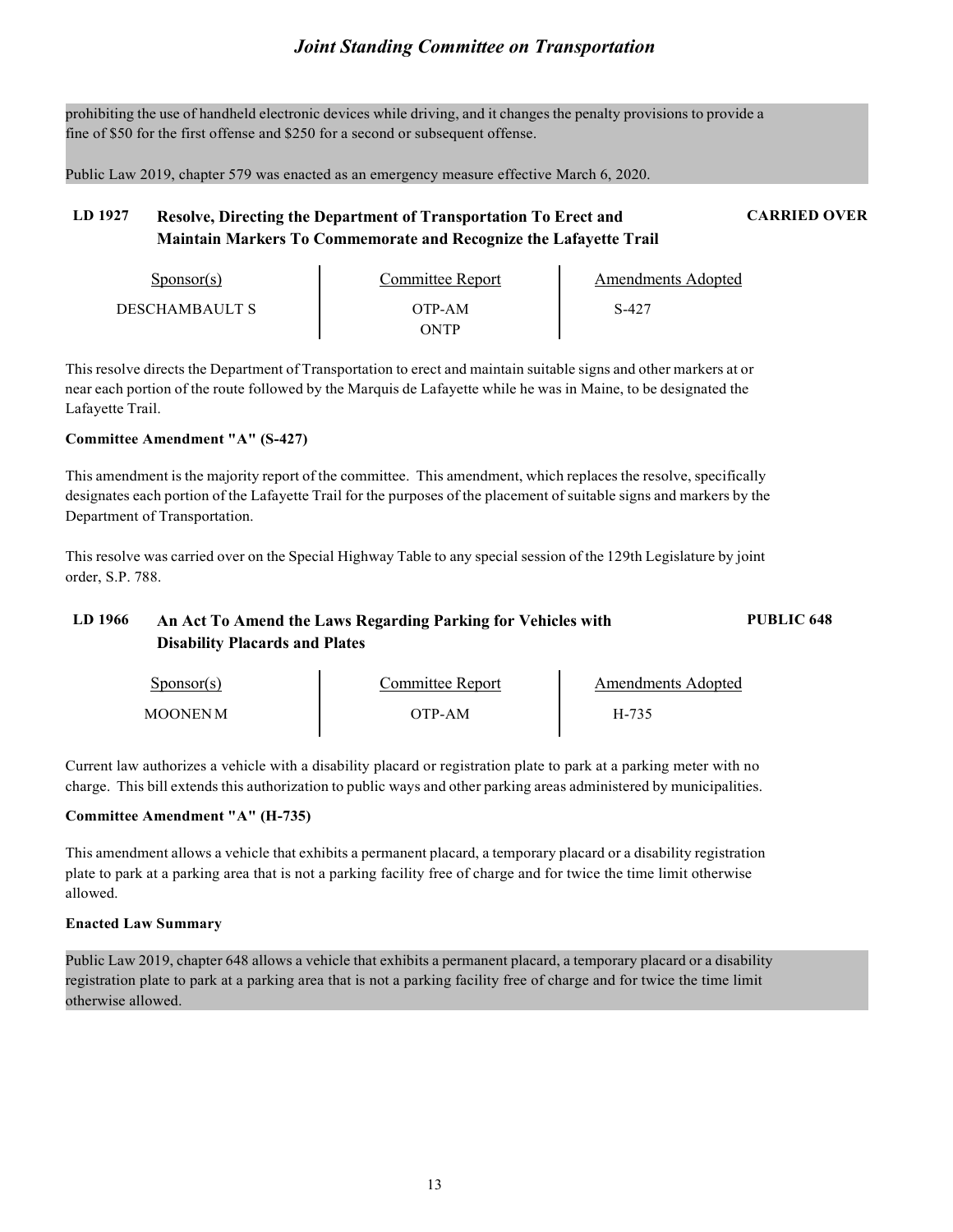#### **LD 1981 An Act Regarding the Regulation of Tiny Homes PUBLIC 650**

# **EMERGENCY**

| Sponsor(s)  | Committee Report | Amendments Adopted |
|-------------|------------------|--------------------|
| CARPENTER M | OTP-AM           | S-429              |

This bill is a concept draft pursuant to Joint Rule 208. This bill proposes to define what a tiny house is and to allow for the titling of a tiny house as a camp trailer or a trailer.

#### **Committee Amendment "A" (S-429)**

This amendment replaces the bill, which is a concept draft, and changes the title. The amendment also does the following.

1. It defines "tiny home."

2. It amends the use of temporary registration permit provisions to allow transportation of a vehicle after sale, transportation necessary for service or repairs of a vehicle, occasional seasonal relocation of a vehicle or transportation necessary for the relocation of a tiny home.

3. It provides that a temporary registration permit may not be issued for a vehicle that is otherwise subject to registration.

4. It establishes a \$100 fee for the certificate of title of a tiny home or manufactured housing.

5. It provides a process to apply for, issue and cancel certificates of title for tiny homes.

6. It requires that tiny homes be equipped with safe tires and meet the equipment requirements applicable to trailers.

7. It adds an emergency preamble and clause.

#### **Enacted Law Summary**

Public Law 2019, chapter 650 does the following.

1. It defines "tiny home."

2. It amends current law on the use of temporary registration permits provisions to allow transportation of a vehicle after sale, transportation necessary for service or repairs of a vehicle, occasional seasonal relocation of a vehicle or transportation necessary for the relocation of a tiny home.

3. It provides that a temporary registration permit may not be issued for a vehicle that is otherwise subject to registration.

4. It establishes a \$100 fee for the certificate of title of a tiny home or manufactured housing.

5. It provides a process to apply for, issue and cancel certificates of title for tiny homes.

6. It requires that tiny homes be equipped with safe tires and meet the equipment requirements applicable to trailers.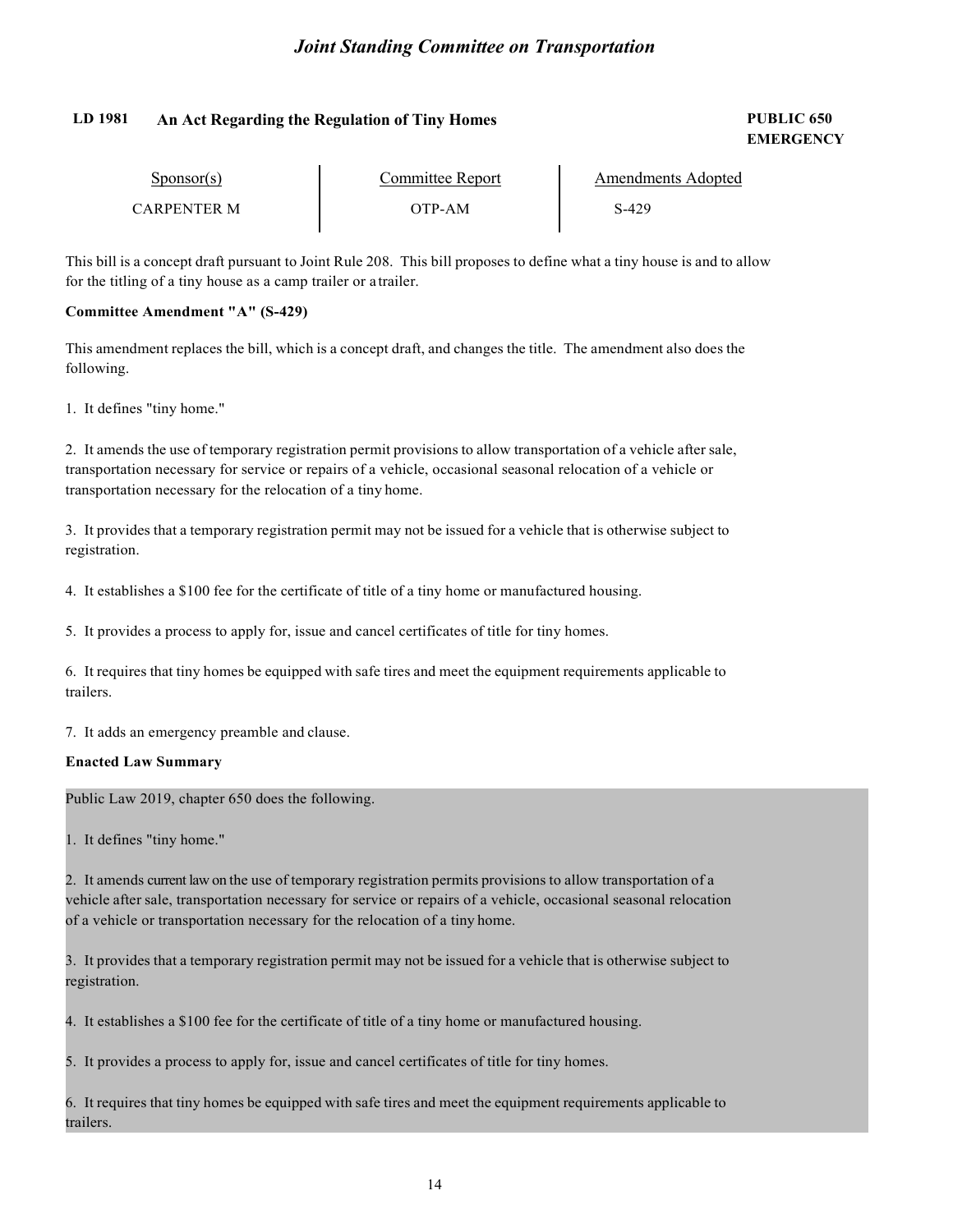|                                                                                                                                                                                                 | 7. It adds an emergency preamble and clause. |                                                                                                                                                                                                                                                                                                                                                            |                           |                                       |
|-------------------------------------------------------------------------------------------------------------------------------------------------------------------------------------------------|----------------------------------------------|------------------------------------------------------------------------------------------------------------------------------------------------------------------------------------------------------------------------------------------------------------------------------------------------------------------------------------------------------------|---------------------------|---------------------------------------|
|                                                                                                                                                                                                 |                                              | Public Law 2019, chapter 650 was enacted as an emergency measure effective March 18, 2020                                                                                                                                                                                                                                                                  |                           |                                       |
| LD 1987                                                                                                                                                                                         | <b>Certain Hours-of-service Restrictions</b> | <b>Resolve, To Exempt Truck Drivers Transporting Live Lobsters from</b>                                                                                                                                                                                                                                                                                    |                           | ONTP                                  |
|                                                                                                                                                                                                 | $S_{\text{ponsor}(s)}$                       |                                                                                                                                                                                                                                                                                                                                                            | <b>Amendments Adopted</b> |                                       |
|                                                                                                                                                                                                 | VITELLI E<br><b>FECTEAUR</b>                 | Committee Report<br>ONTP                                                                                                                                                                                                                                                                                                                                   |                           |                                       |
|                                                                                                                                                                                                 |                                              | This resolve directs the Department of Public Safety, Bureau of State Police to adopt major substantive rules<br>amending its rules governing motor carrier safety to exempt intrastate motor carriers, vehicles and drivers delivering<br>live lobsters from hours-of-service restrictions requiring a 30-minute rest break after eight hours of driving. |                           |                                       |
| LD 1992                                                                                                                                                                                         |                                              | An Act To Broaden Eligibility for Disabled Veterans License Plates                                                                                                                                                                                                                                                                                         |                           | <b>ONTP</b>                           |
|                                                                                                                                                                                                 | $S_{\text{PON}(\text{s})}$                   |                                                                                                                                                                                                                                                                                                                                                            | <b>Amendments Adopted</b> |                                       |
|                                                                                                                                                                                                 | <b>KEIM L</b>                                | Committee Report<br>ONTP                                                                                                                                                                                                                                                                                                                                   |                           |                                       |
|                                                                                                                                                                                                 |                                              | This bill allows veterans who have a disability rating of 50% to obtain disabled veterans license plates.                                                                                                                                                                                                                                                  |                           |                                       |
| LD 2005                                                                                                                                                                                         | <b>Truck Tractor Semitrailers</b>            | An Act To Amend the Law Governing Maximum Length Limits for                                                                                                                                                                                                                                                                                                |                           | <b>PUBLIC 606</b>                     |
|                                                                                                                                                                                                 | $S_{\text{PON}(\text{s})}$                   |                                                                                                                                                                                                                                                                                                                                                            | <b>Amendments Adopted</b> |                                       |
|                                                                                                                                                                                                 | <b>FARRIN B</b>                              | Committee Report<br>OTP                                                                                                                                                                                                                                                                                                                                    |                           |                                       |
| This bill increases the maximum length limit for the wheelbase of a semitrailer operated in combination with a truck<br>tractor on a highway network to 45 feet, six inches.                    |                                              |                                                                                                                                                                                                                                                                                                                                                            |                           |                                       |
|                                                                                                                                                                                                 | <b>Enacted Law Summary</b>                   |                                                                                                                                                                                                                                                                                                                                                            |                           |                                       |
| Public Law 2019, chapter 606 increases the maximum length limit for the wheelbase of a semitrailer operated in<br>combination with a truck tractor on a highway network to 45 feet, six inches. |                                              |                                                                                                                                                                                                                                                                                                                                                            |                           |                                       |
| LD 2009                                                                                                                                                                                         | <b>Greater Portland Transit District</b>     | An Act To Permit the Expansion of Municipal Membership of the                                                                                                                                                                                                                                                                                              |                           | <b>PUBLIC 554</b><br><b>EMERGENCY</b> |
|                                                                                                                                                                                                 | $S_{\text{PON}(\text{s})}$                   | Committee Report                                                                                                                                                                                                                                                                                                                                           | <b>Amendments Adopted</b> |                                       |
|                                                                                                                                                                                                 | <b>GIDEON S</b>                              | OTP                                                                                                                                                                                                                                                                                                                                                        |                           |                                       |

This bill authorizes the board of directors of the Greater Portland Transit District to accept applications for membership from municipalities that are contiguous to, as well as those located wholly or partially within, the

CARSON B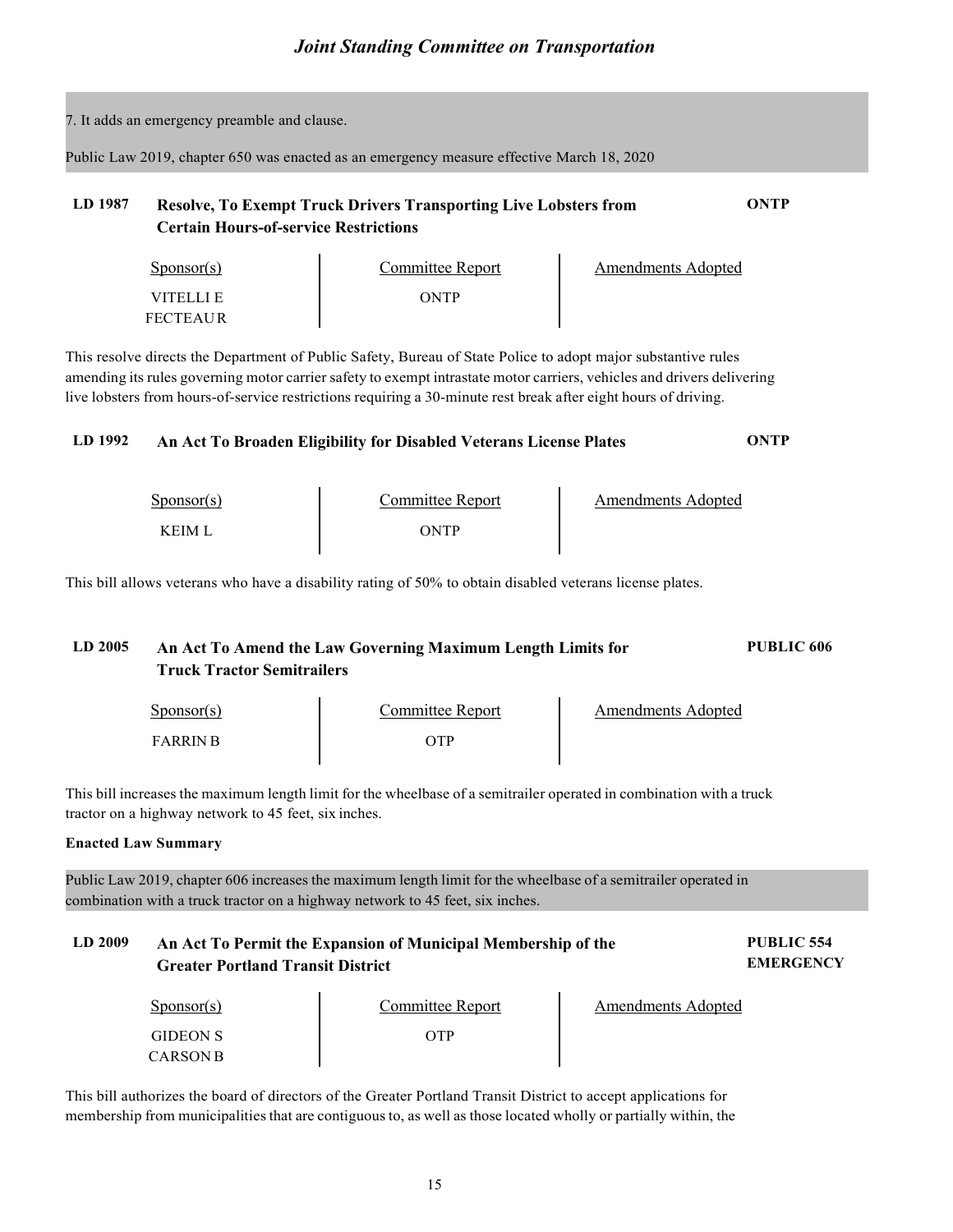Portland Area Comprehensive Transportation System.

#### **Enacted Law Summary**

Public Law 2019, chapter 554 authorizes the board of directors of the Greater Portland Transit District to accept applications for membership from municipalities that are contiguous to, as well as those located wholly or partially within, the Portland Area Comprehensive TransportationSystem.

Public Law 2019, chapter 554 was enacted as an emergency measure effective February 4, 2020.

#### **LD 2030 An Act To Provide an Appeals Process for Administrative Suspensions of Provisional Driver's Licenses ONTP**

| $S_{\text{ponsor}}(s)$ | Committee Report | Amendments Adopted |
|------------------------|------------------|--------------------|
| K FIM I                | ONTP             |                    |

This bill provides the Secretary of State discretion as to whether to suspend the driver's license of a driver under 18 years of age who has violated restrictions that apply only to drivers under 18 years of age. It also provides such a driver whose license has been suspended the opportunity to request ahearing.

#### **LD 2036 Resolve, To Establish the Blue Ribbon Commission To Continue Studying and Recommend Funding Solutions for the State's Transportation Systems RESOLVE 112 EMERGENCY**

Sponsor(s) Committee Report Amendments Adopted

This resolve was reported by the Joint Standing Committee on Transportation pursuant to Resolve 2019, chapter 97, section 7 to implement the recommendation of the Blue Ribbon Commission To Study and Recommend Funding Solutions for the State's Transportation Systems.

Thisresolve establishes the Blue Ribbon Commission ToContinue Studying and Recommend Funding Solutions for the State's Transportation Systems to continue the work of studying funding solutions for the State's transportation systems as recommended by the report of the previous commission created by Resolve 2019, chapter 97.

#### **Enacted Law Summary**

Resolve 2019, chapter 112 establishes the Blue Ribbon Commission To Continue Studying and Recommend Funding Solutions for the State's Transportation Systems to continue the work of studying funding solutions for the State's transportation systems as recommended by the report of the previous commission created by Resolve 2019, chapter 97.

Resolve 2019, chapter 112 was finally passed as an emergency measure effective January 21, 2020.

#### **LD 2064 An Act To Amend the Laws Governing Local Bridges CARRIED OVER**

Sponsor(s)

MCLEANA

Committee Report | Amendments Adopted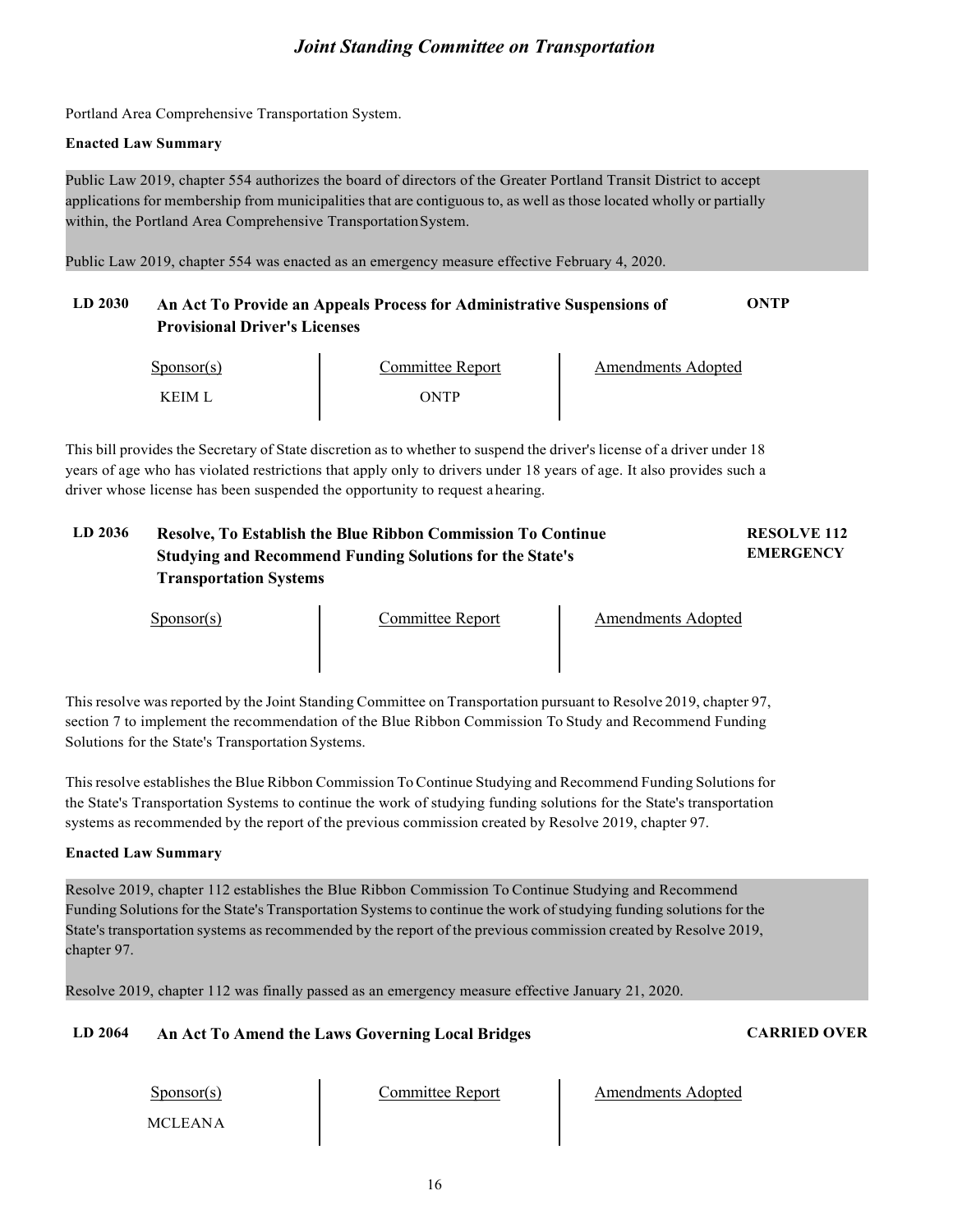This bill requires the Department of Transportation to notify a municipality when a bridge for which a municipality has maintenance responsibility requires a posting or closure and requires the municipality to carry out the posting or closure. Current law provides a municipality sole responsibility to determine whether such a bridge must be posted or closed. The bill provides that the department's responsibility to pay a portion of the cost of a capital improvement for a low use or redundant bridge on a town way is subject to available funds. It provides that in order for the department to accept certain responsibilities for an improved bridge or for a new bridge, the department must approve the design of the improvements or construction before the improvements are made or the bridge is constructed. The design of the improvements or construction must meet standards set by the department and be sealed by a professional engineer. The department must inspect the bridge after it is improved or constructed. The bill also changes how often the department must prepare a list of bridges that are eligible for capital improvement from biennially to annually and removes the requirement that this list be arranged in priority order using accepted bridge management principles.

This bill, which had been voted but not yet reported out of committee, was carried over in committee to any special session of the 129th Legislature by joint order, S.P. 788.

#### **LD 2066 An Act To Authorize the Maine Pilotage Commission To Establish Alternative Initial License Criteria for Existing Pilots Seeking Endorsements for Low Traffic Volume Routes PUBLIC 663**

| $S_{\text{PON}(\text{s})}$ | Committee Report | Amendments Adopted |
|----------------------------|------------------|--------------------|
| <b>MCLEANA</b>             | OTP-AM           | H-734              |

This bill allows the Maine Pilotage Commission to establish alternative initial license criteria for existing pilots who are seeking low-volume route endorsements and requires the commission to adopt routine technical rules to implement any criteria that are established.

#### **Committee Amendment "A" (H-734)**

This amendment clarifies the language in the bill allowing the Maine Pilotage Commission to establish alternative initial license criteria for pilots who are seeking low traffic volume route endorsements and requiring the commission to adopt routine technical rules to implement any criteria that are established.

The amendment makes minor technical changes, including:

- 1. Removing a reference to "existing" pilots;
- 2. Clarifying how the alternative criteria relate to the current training trip requirements;and
- 3. Moving the new provisions to their own paragraph.

#### **Enacted Law Summary**

Public Law 2019, chapter 663 allows the Maine Pilotage Commission to establish alternative initial license criteria for existing pilots who are seeking low-volume route endorsements and requires the commission to adopt routine technical rules to implement any criteria that are established.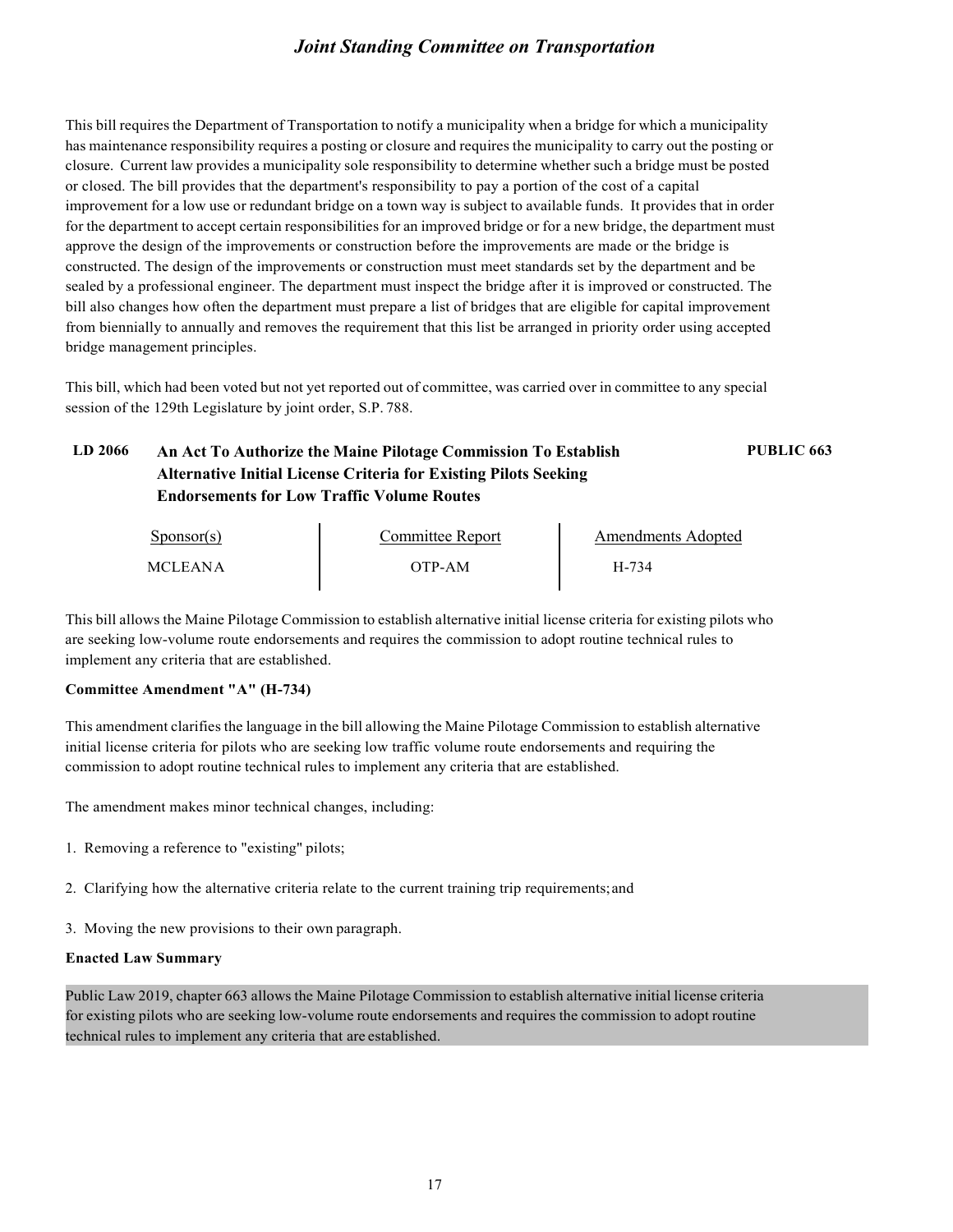#### **LD 2100 An Act To Require Third-party Certification for Persons Undertaking Corrosion Prevention and Mitigation Projects for Public Water Supply and Wastewater Infrastructure and Bridges ONTP**

| $S_{\text{ponsor}}(s)$ | Committee Report | Amendments Adopted |
|------------------------|------------------|--------------------|
| JACKSON T              | ONTP             |                    |
| <b>GIDEON S</b>        |                  |                    |

This bill requires the adoption of rules by the Department of Health and Human Services and the Department of Transportation governing corrosion prevention and mitigation for bridges, public water supply infrastructure and public wastewater infrastructure. Rules adopted pursuant to this legislation must include establishing a process for ensuring that corrosion prevention and mitigation activities are performed in accordance with established corrosion prevention and mitigation standards, requiring the use of personnel who are industry-trained and industry-certified in corrosion prevention and mitigation methods and requiring plans to prevent environmental degradation that might result from corrosion prevention and mitigation activities.

#### **LD 2122 Resolve, Designating Portions of Route 139 and Route 201A in Somerset County the Corporal Eugene Cole Way RESOLVE 137**

| $S_{\text{ponsor}}(s)$ | Committee Report | Amendments Adopted |
|------------------------|------------------|--------------------|
| <b>FARRIN R</b>        | отр              |                    |

This resolve directs the Department of Transportation to designate portions of Route 139 and Route 201A in Somerset County the Corporal Eugene Cole Way.

#### **Enacted Law Summary**

Resolve 2019, chapter 137 directs the Department of Transportation to designate portions of Route 139 and Route 201A in Somerset County the Corporal Eugene ColeWay.

#### **LD 2124 An Act To Create the Rail Corridor Use Advisory Council Process CARRIED OVER**

Sponsor(s)

Committee Report Amendments Adopted

MCLEANA

This bill authorizes the Commissioner of Transportation to convene a rail corridor use advisory council to advise and make recommendations each time one or more governmental entities that represent communities along a state-owned rail corridor request the Department of Transportation to review a nonrail use of that rail corridor, as long as any nonrail use is considered to be interim in nature and that all such rail corridors are preserved for future rail use. Upon receiving a report from a rail corridor use advisory council that recommends track removal or another change to nonrail use of the rail corridor, the commissioner is required, if the commissioner concurs with the recommendation, to seek legislative approval of the recommendation by submitting legislation to the joint standing committee of the Legislature having jurisdiction over transportation matters prior to removal or another change to a nonrail use.

This bill, which had been voted but not yet reported out of committee, was carried over in committee to any special session of the 129th Legislature by joint order, S.P. 778.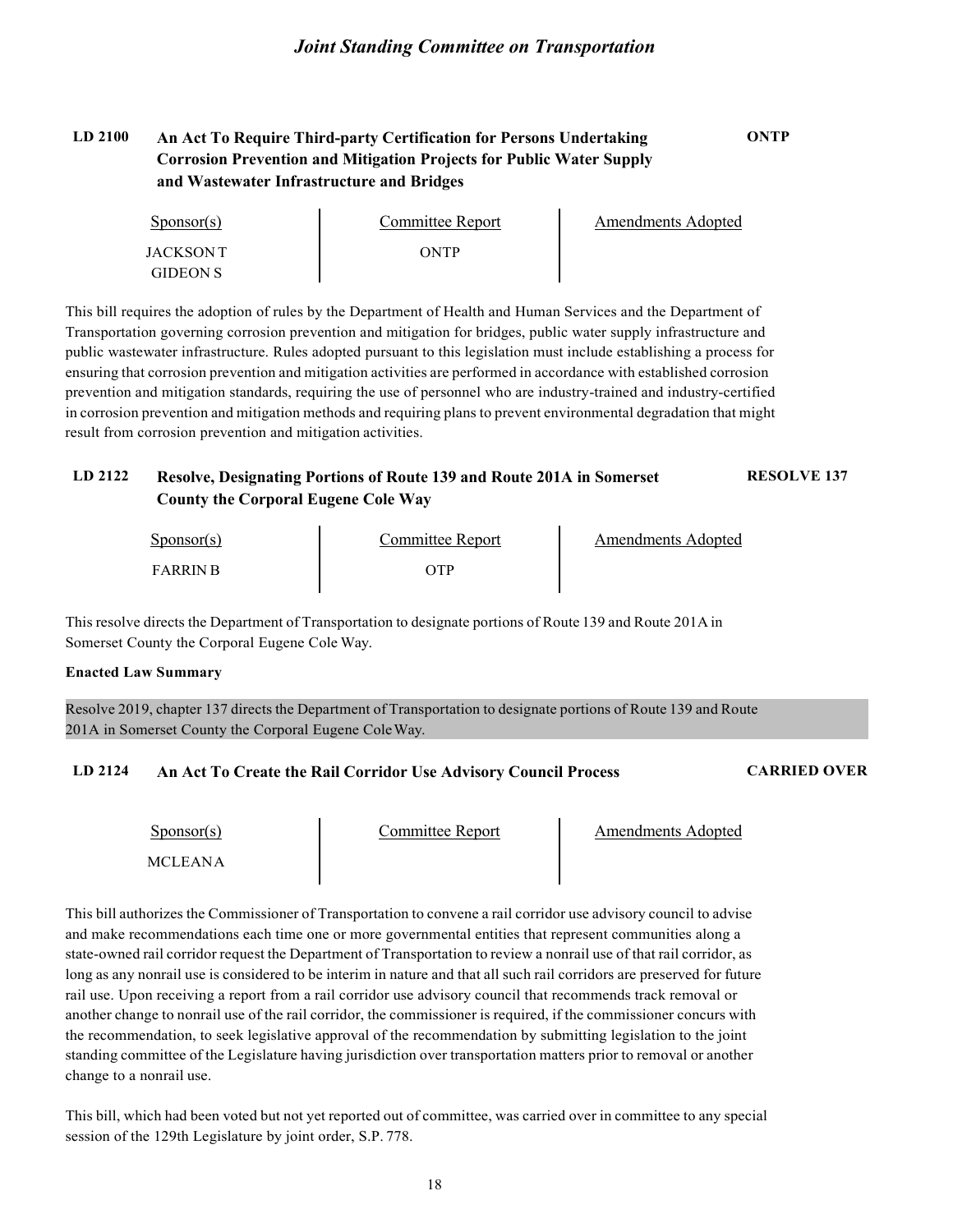#### **LD 2140 An Act Making Supplemental Appropriations and Allocations from the Highway Fund and Other Funds for the Expenditures of State Government and Changing Certain Provisions of the Law Necessary to the Proper Operations of State Government for the Fiscal Years Ending June 30, 2020 and June 30, 2021**

#### **CARRIED OVER**

| $S_{\text{PON}(\text{s})}$ | Committee Report | Amendments Adopted |
|----------------------------|------------------|--------------------|
| MCLEAN A                   |                  |                    |
| DIAMONDB-                  |                  |                    |

This bill makes supplemental appropriations and allocations from the Highway Fund and other funds for the expenditures of state government and changes certain provisions of law as follows.

Part A makes appropriations and allocations.

Part B amends a provision in Public Law 2019, chapter 415, Part C to require the State Controller, at the end of fiscal years 2018-19 and 2019-20, to carry forward any unexpended balances in the Personal Services and All Other line categories in the Department of Secretary of State, Administration - Motor Vehicles program, after all financial commitments forsalary, benefits and other obligations and budgetary adjustments have been made, to the All Other line category in the Department of Secretary of State, Administration - Motor Vehicles program to be used for the procurement and implementation of hardware and software for computer modernization projects. Public Law 2019, chapter 415, Part C authorized the balances to be used for the procurement and implementation of an automated driver's license testing system.

Part C amends a provision in Public Law 2019, chapter 415, Part G to authorize the Commissioner of Transportation, for fiscal years ending June 30, 2020, and June 30, 2021, to transfer Highway Fund Personal Services, All Other or Capital savings in any program in the Department of Transportation to the Department of Transportation, Highway and Bridge Capital, Highway Light Capital and Maintenance and Operations programsfor capital or all other needs.

This bill, which had not yet been voted by the committee, was carried over to any special session of the 129th Legislature by joint order, S.P. 778.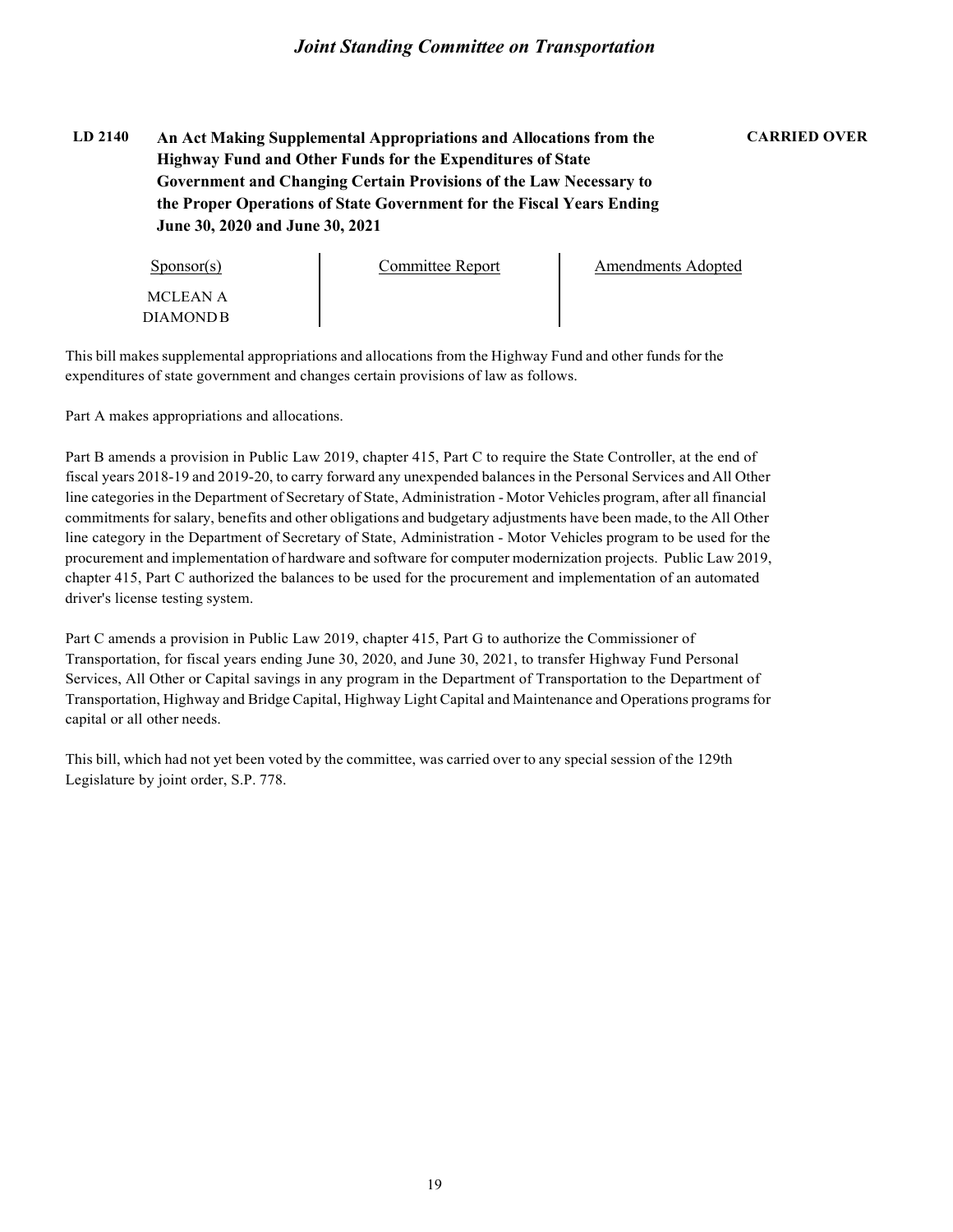# **SUBJECT INDEX**

|                    | <b>Bridges</b>                                                                                                                                                                                 |                                                                            |
|--------------------|------------------------------------------------------------------------------------------------------------------------------------------------------------------------------------------------|----------------------------------------------------------------------------|
| <b>Enacted</b>     |                                                                                                                                                                                                |                                                                            |
| LD 1875            | An Act Regarding the Naming of Bridges and Designating Bridge 5818 as<br>the Specialist Wade A. Slack Memorial Bridge                                                                          | <b>PUBLIC 565</b>                                                          |
| LD 1876            | Resolve, To Name Bridge 3880 in the Town of Dresden the Veterans<br><b>Memorial Bridge</b>                                                                                                     | <b>RESOLVE 118</b>                                                         |
| LD 1886            | Resolve, To Rename the Sibley Pond Bridge the William Harris Memorial<br><b>Bridge</b>                                                                                                         | <b>RESOLVE 127</b><br><b>EMERGENCY</b>                                     |
| <b>Not Enacted</b> |                                                                                                                                                                                                |                                                                            |
| LD 2064            | An Act To Amend the Laws Governing Local Bridges                                                                                                                                               | <b>CARRIED OVER</b>                                                        |
|                    | <b>Marine Transportation</b>                                                                                                                                                                   |                                                                            |
| <b>Enacted</b>     |                                                                                                                                                                                                |                                                                            |
| LD 2066            | An Act To Authorize the Maine Pilotage Commission To Establish<br><b>Alternative Initial License Criteria for Existing Pilots Seeking</b><br><b>Endorsements for Low Traffic Volume Routes</b> | PUBLIC <sub>663</sub>                                                      |
| <b>Not Enacted</b> |                                                                                                                                                                                                |                                                                            |
| LD 380             | An Act To Revise the Calculation of Tolls Established for the Maine State<br><b>Ferry Service</b>                                                                                              | <b>Leave to</b><br>Withdraw<br><b>Pursuant to Joint</b><br><b>Rule 310</b> |
| LD 599             | An Act To Ensure Fair Access and Pricing for Residents Who Use the<br><b>Maine State Ferry Service</b>                                                                                         | Leave to<br>Withdraw<br><b>Pursuant to Joint</b><br><b>Rule 310</b>        |
| LD 1887            | Resolve, To Reduce the Operational Costs of Ferries in the State                                                                                                                               | <b>ONTP</b>                                                                |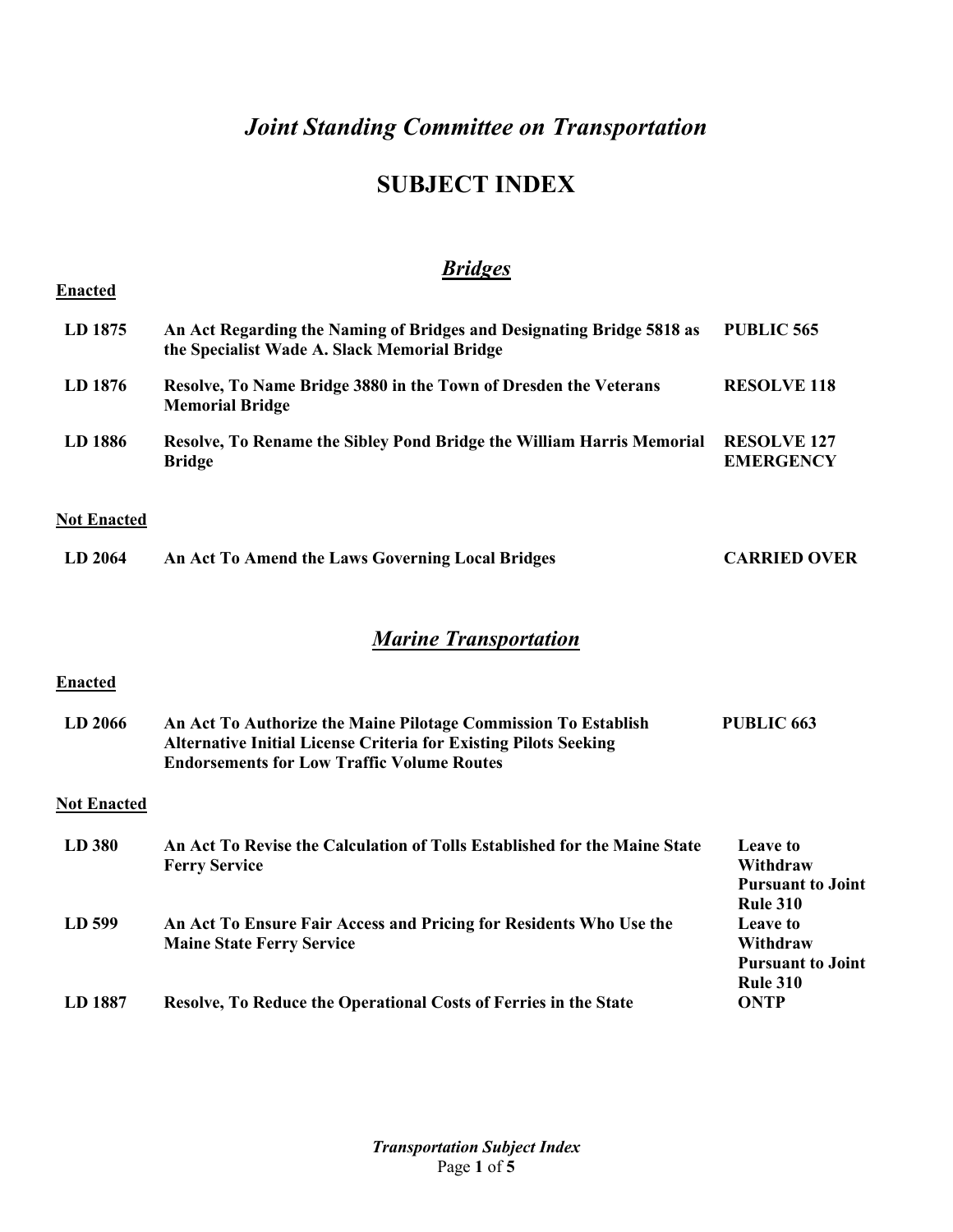*Miscellaneous - Transportation*

| <b>Enacted</b>     |                                                                                                                         |                                         |  |
|--------------------|-------------------------------------------------------------------------------------------------------------------------|-----------------------------------------|--|
| LD 1966            | An Act To Amend the Laws Regarding Parking for Vehicles with<br><b>Disability Placards and Plates</b>                   | <b>PUBLIC 648</b>                       |  |
| <b>Not Enacted</b> |                                                                                                                         |                                         |  |
| LD 1084            | An Act Regarding the Operation of Pedal-powered Tour Vehicles                                                           | <b>Majority (ONTP)</b><br><b>Report</b> |  |
|                    | <b>Motor Carriers</b>                                                                                                   |                                         |  |
| <b>Enacted</b>     |                                                                                                                         |                                         |  |
| LD 2005            | An Act To Amend the Law Governing Maximum Length Limits for Truck PUBLIC 606<br><b>Tractor Semitrailers</b>             |                                         |  |
| <b>Not Enacted</b> |                                                                                                                         |                                         |  |
| LD 1987            | <b>Resolve, To Exempt Truck Drivers Transporting Live Lobsters from</b><br><b>Certain Hours-of-service Restrictions</b> | <b>ONTP</b>                             |  |
|                    | <b>Motor Vehicles</b>                                                                                                   |                                         |  |
| <b>Enacted</b>     |                                                                                                                         |                                         |  |
| LD 1899            | <b>An Act To Amend Certain Motor Vehicle Laws</b>                                                                       | <b>PUBLIC 634</b>                       |  |
| LD 1900            | An Act To Amend the Laws Governing Motor Vehicle Child Restraint<br><b>Systems To Allow Certain Exceptions</b>          | <b>PUBLIC 577</b>                       |  |
|                    | <b>Operator's License</b>                                                                                               |                                         |  |
| <b>Not Enacted</b> |                                                                                                                         |                                         |  |
| LD 2030            | An Act To Provide an Appeals Process for Administrative Suspensions of<br><b>Provisional Driver's Licenses</b>          | <b>ONTP</b>                             |  |
| <b>Enacted</b>     | <b>Public Transportation</b>                                                                                            |                                         |  |
|                    |                                                                                                                         |                                         |  |
| LD 2009            | An Act To Permit the Expansion of Municipal Membership of the Greater<br><b>Portland Transit District</b>               | <b>PUBLIC 554</b><br><b>EMERGENCY</b>   |  |

*Transportation Subject Index* Page **2** of **5**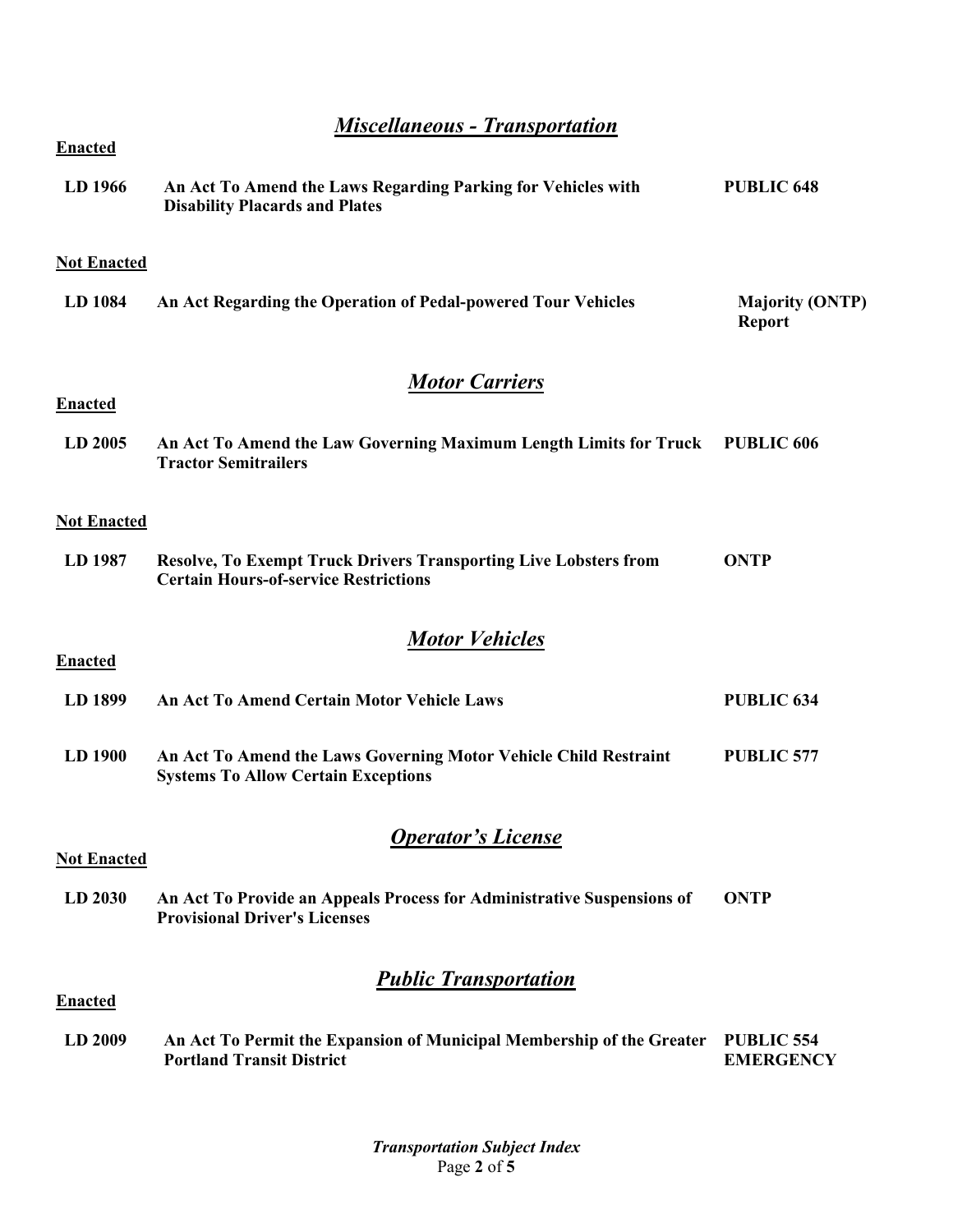# *Railroads*

| <b>Enacted</b>     |                                                                                                                                                                                                      |                     |
|--------------------|------------------------------------------------------------------------------------------------------------------------------------------------------------------------------------------------------|---------------------|
| LD 571             | Resolve, Directing the Department of Transportation To Conduct an<br><b>Economic Feasibility Study for Commuter and Passenger Train Service</b><br>between Portland and the Lewiston and Auburn Area | <b>RESOLVE 138</b>  |
| <b>Not Enacted</b> | <b>Registration Plates</b>                                                                                                                                                                           |                     |
| LD 1533            | An Act To Eliminate Registration Plate Decals                                                                                                                                                        | ONTP                |
| LD 1870            | An Act To Create the Maine Lighthouse Trust Registration Plate                                                                                                                                       | <b>CARRIED OVER</b> |
| LD 1992            | An Act To Broaden Eligibility for Disabled Veterans License Plates                                                                                                                                   | ONTP                |
|                    |                                                                                                                                                                                                      |                     |

## *Secretary of State*

#### **Enacted**

| LD 1981 | An Act Regarding the Regulation of Tiny Homes | <b>PUBLIC 650</b> |
|---------|-----------------------------------------------|-------------------|
|         |                                               | <b>EMERGENCY</b>  |

#### **Not Enacted**

| LD 83   | An Act To Amend the Law Regarding Resale by a Motor Vehicle Dealer<br>To Permit the Dealer To Use a Copy of a Certificate of Title         | <b>ONTP</b> |
|---------|--------------------------------------------------------------------------------------------------------------------------------------------|-------------|
| LD 1714 | Resolve, Directing the Secretary of State To Enter into a Reciprocal<br>Agreement between the State and Taiwan Regarding Driver's Licenses | ONTP        |

### *Signs*

#### **Enacted**

**LD 689 An Act Regarding Temporary Signs That Are Placed in the Public Rightof-way PUBLIC 594**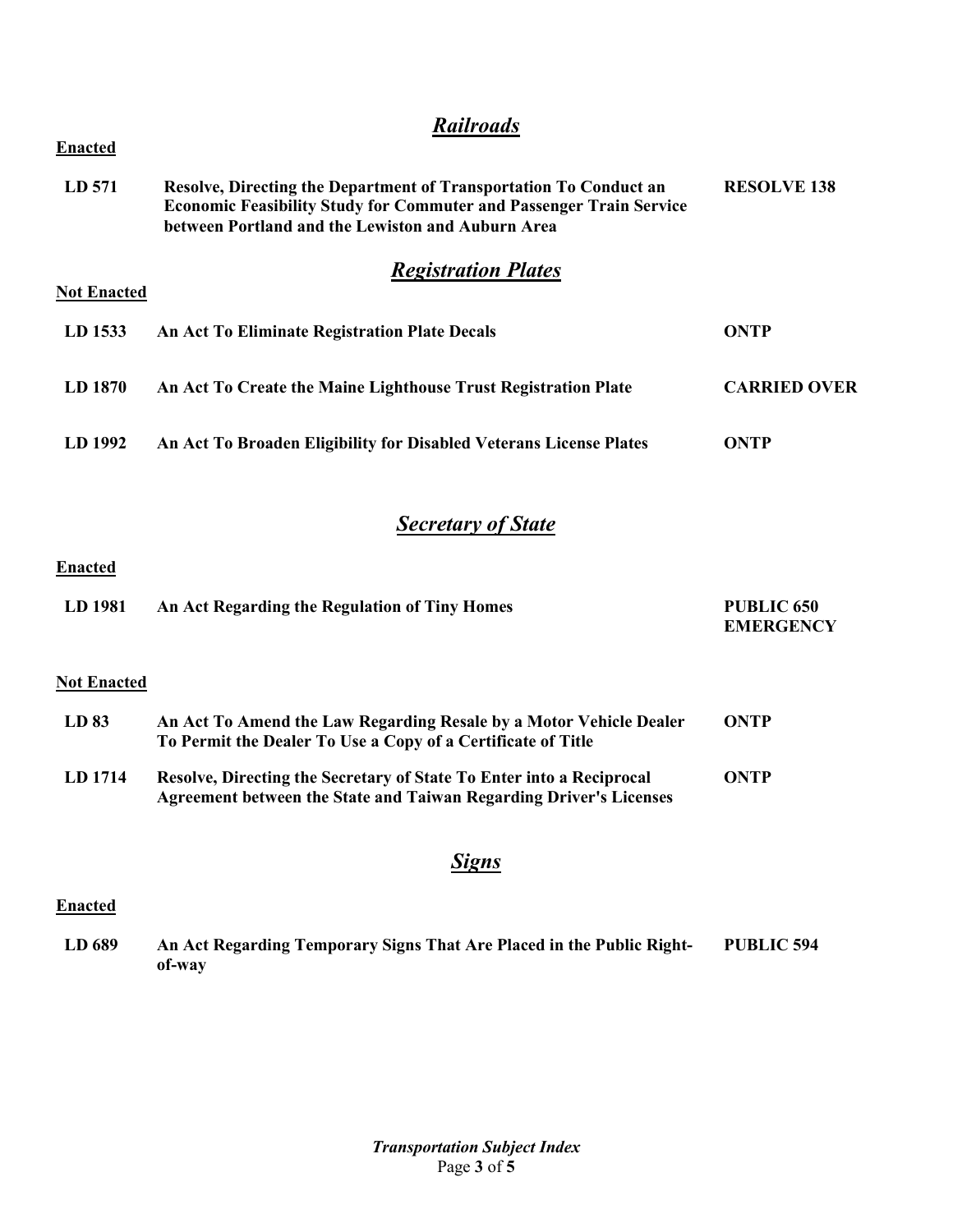# *Traffic Regulations*

| LD 1901 | An Act To Amend the Laws Prohibiting the Use of Handheld Phones and<br><b>Devices While Driving</b> | PUBLIC 579<br><b>EMERGENCY</b> |
|---------|-----------------------------------------------------------------------------------------------------|--------------------------------|
|         |                                                                                                     |                                |

# *Trails*

| <b>Not Enacted</b> |  |
|--------------------|--|
|                    |  |

**Enacted**

| LD 992  | Resolve, To Extend the Down East Sunrise Trail from Ayers Junction to<br><b>Calais</b>                                                | <b>CARRIED OVER</b> |
|---------|---------------------------------------------------------------------------------------------------------------------------------------|---------------------|
| LD 1141 | Resolve, Directing the Department of Transportation To Construct the<br><b>Merrymeeting Trail from Topsham to Gardiner</b>            | <b>CARRIED OVER</b> |
| LD 1927 | Resolve, Directing the Department of Transportation To Erect and<br>Maintain Markers To Commemorate and Recognize the Lafayette Trail | <b>CARRIED OVER</b> |
| LD 2124 | An Act To Create the Rail Corridor Use Advisory Council Process                                                                       | <b>CARRIED OVER</b> |

# *Transportation Department*

### **Enacted**

| LD 1498 | An Act To Provide Equity for Commercial Vehicles on Roads and Bridges<br>in Maine                                   | PUBLIC 624         |
|---------|---------------------------------------------------------------------------------------------------------------------|--------------------|
| LD 2122 | Resolve, Designating Portions of Route 139 and Route 201A in Somerset<br><b>County the Corporal Eugene Cole Way</b> | <b>RESOLVE 137</b> |

#### **Not Enacted**

| LD 1310        | An Act To Address the Shortage of Department of Transportation<br><b>Snowplow Drivers and Other Transportation Workers</b>                                                                      | <b>ONTP</b>         |
|----------------|-------------------------------------------------------------------------------------------------------------------------------------------------------------------------------------------------|---------------------|
| LD 2100        | An Act To Require Third-party Certification for Persons Undertaking<br><b>Corrosion Prevention and Mitigation Projects for Public Water Supply</b><br>and Wastewater Infrastructure and Bridges | ONTP                |
| <b>Enacted</b> | <b>Transportation Funding</b>                                                                                                                                                                   |                     |
| LD 1861        | An Act To Make Allocations from Maine Turnpike Authority Funds for<br>the Maine Turnpilee Authority for the Colondor Veer Ending December                                                       | <b>P &amp; S 16</b> |

**the Maine Turnpike Authority for the Calendar Year Ending December 31, 2021 and To Increase the Maine Turnpike Authority Revenue Bond Limit**